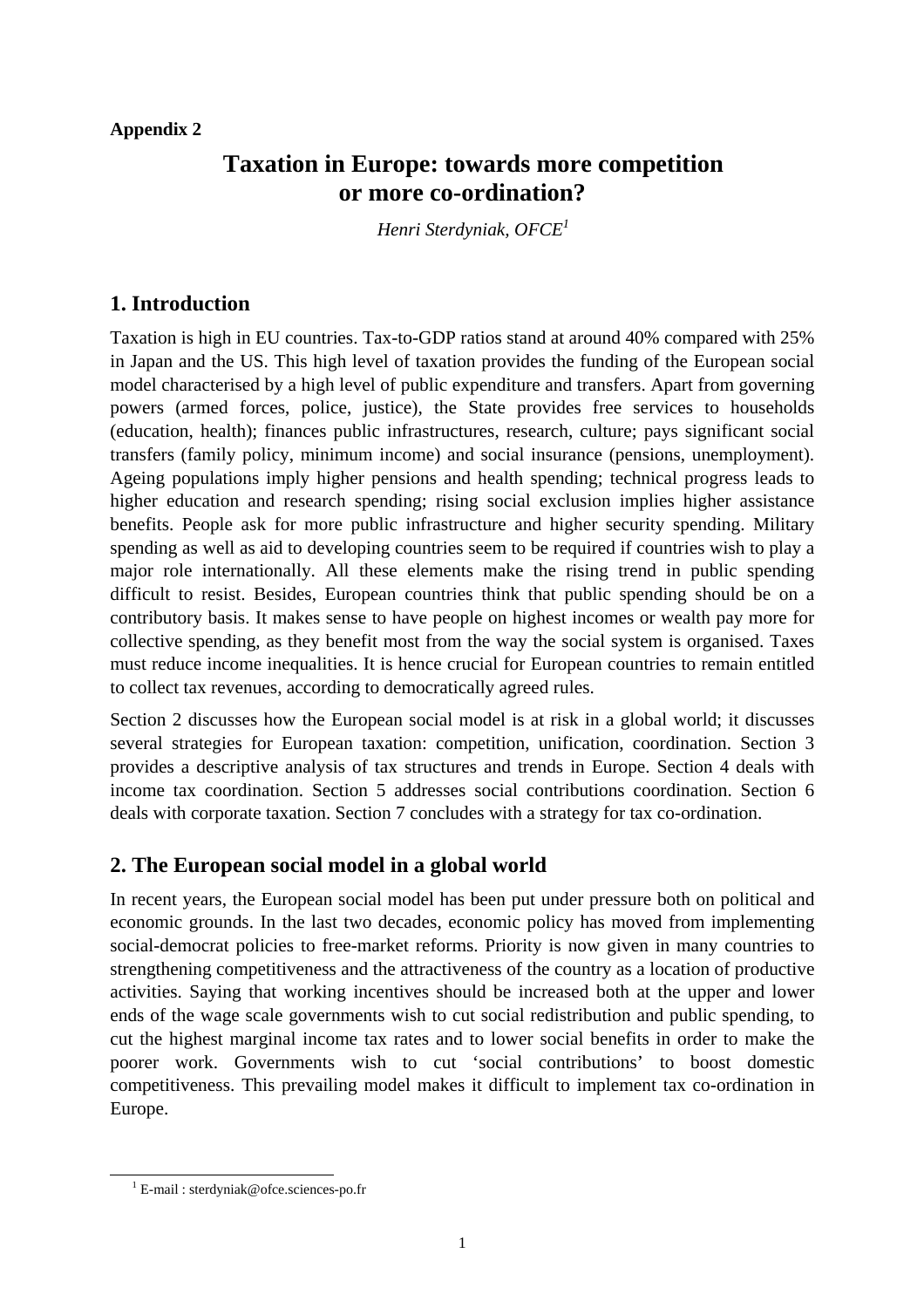The European social model is threatened by globalisation that puts tax and social domestic systems into competition. Free capital and products mobility enables companies to choose to locate their production among industrial economies or between industrial and emerging economies. Taxing the more mobile factors (big companies, financial capital, highly skilled workers, wealthy people) is more and more difficult, which undermines domestic redistribution policies. Some countries may choose to offer low public spending and hence need low tax revenues. These countries may thus attract wealthy foreigners, as is the case for the UK, although this is not the result of a deliberate policy. The race to the bottom strategy aiming at attracting the more mobile factors is all the more successful that a country is small (it will be able to attract relatively large capital flows that will raise its tax revenues, albeit lowering its tax rates). It may be worth for small countries to introduce low tax rates that will attract foreign capital flows (like in Luxemburg or Switzerland). Last, very small countries may decide to become a pure 'tax haven'. Competition may oblige countries either to cut their public spending or to tax mainly immobile factors: labour and dwellings. Countries lose the ability to implement satisfactory redistribution: similar incomes will not be taxed similarly. In a world with free factor mobility, taxation measures would necessarily have a similar and immediate counterpart: no redistribution would be possible. Moreover, some economic agents may adopt a free rider's behaviour and benefit from the high level of public spending in a country while being taxed in another country. For instance, a high skilled worker educated in France (owing to the free education system and family allowances) may decide to leave and work in the UK where he will not have to pay for his parents' pensions. Old and rich people may leave the country where they built their wealth to retire and die in a country where property and inheritance are tax exempt. Companies may decide to locate their profits in country different from the country where their production is located. The development of such behaviours would necessarily lead to the expansion of paying schools, private pension funds,…

However, taxes and public spending have not significantly been cut as a share of GDP in Europe. The characteristics of the European social model have in no European country been fundamentally put into question. No European country has implemented the 'Big Reform', consisting in cutting strongly taxes and altering their structure. In most cases, reforms have applied to specific areas.

Will European integration, especially the Economic and Monetary Union, the single market and the single currency, add to globalisation to put pressure on European tax and social systems, or will they help securing the European social model?

The treaty establishing the European Community and the treaty establishing a constitution for Europe stress four 'fundamental freedoms': free movement of persons, services, goods and capital. However, the texts do not say anything on the need for countries to remain responsible for domestic taxation. Besides, the logic of European integration is such that the Commission wishes decisions to be taken at its level; it is thus not in favour and may even be against measures guaranteeing domestic taxation autonomy. Member states should therefore pay attention to keep their fiscal autonomy, although they rarely do.

The EU has difficulty in introducing a coherent tax system. Taxation is a symbol of domestic sovereignty and remains in the hands of national governments. Countries, and not the European legislative authorities (Parliament or Council), vote taxes and on decide on how to spend tax revenues. Introducing a taxation system consistent with European Treaties, with the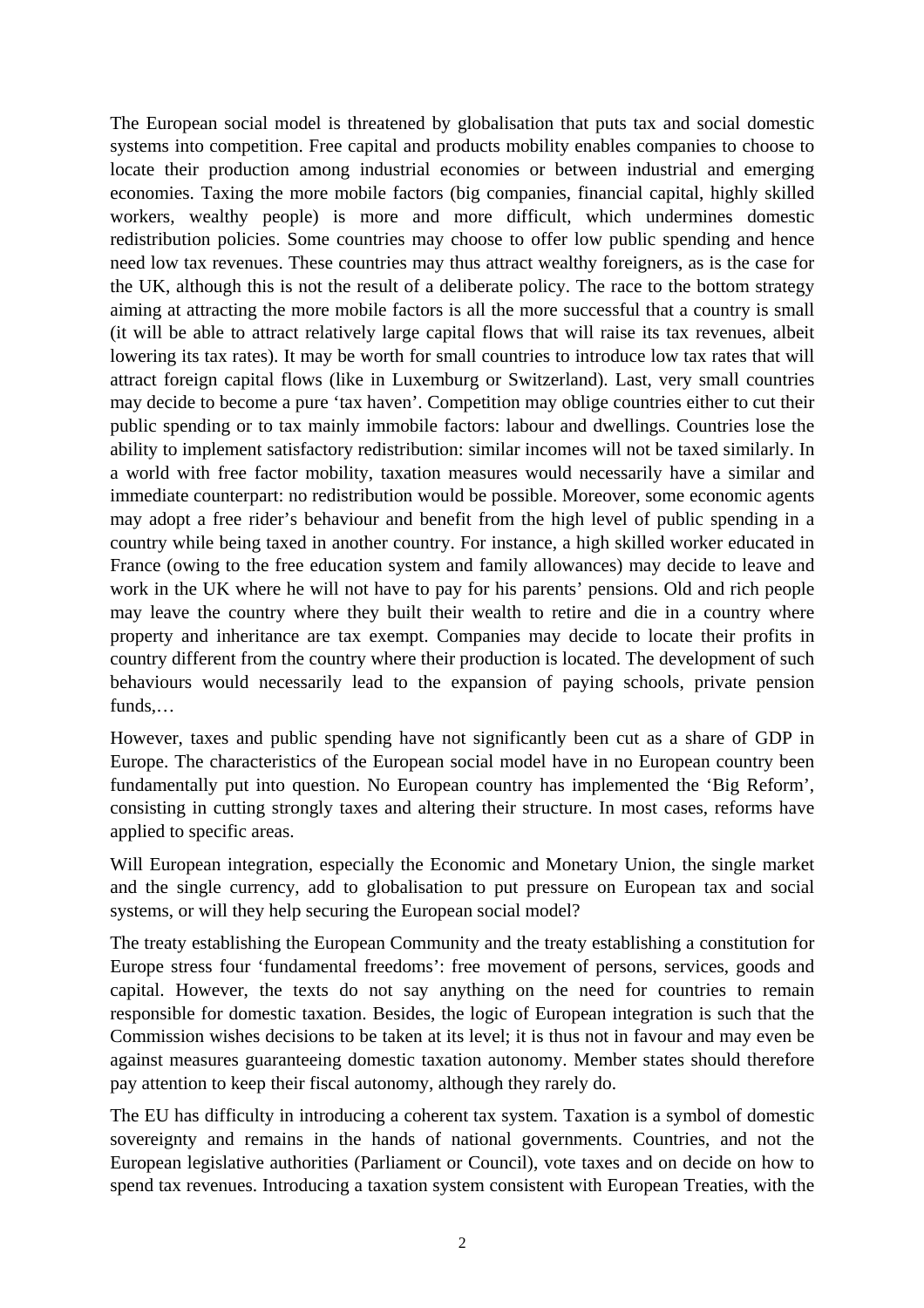subsidiarity principle and the unanimity principle shows how it is difficult to build an economic Europe without political integration. European Taxation in Europe is a political issue. What should the respective weights of national and European institutions be? Should the Commission and the Council be given a major role in future changes of the tax system or should domestic choices be maintained? What is the final objective: maintaining the social democrat model or moving towards a liberal model? What method should be used: tax competition, co-ordination or unification?

European countries will have to live for a long time with contradictory objectives: keeping their domestic autonomy, remaining in charge of domestic tax policy, keeping their freedom of introducing new measures while there is a need for harmonisation. One may for instance consider that countries should be allowed to set on their own the VAT rate to be applied by hairdressers, restaurants, records, alcohol... Conversely, European institutions should check that no change in VAT rates is a protectionist measure. Criteria would need to be defined. For instance, can a country be allowed: to promote the consumption of services that are by definition not imported, to tax heavily imported luxury cars if there is no domestic production, to tax wine less than alcohol in vine-producing countries, to tax heavily alcohol in countries where alcoholism is high?

Europe has to choose between three strategies. The first one would consist in aiming – more or less rapidly- at the **unification of taxation** in Europe, on the one hand through the introduction of European taxes, on the other hand through the unification of domestic taxes, both in terms of rates and bases. This unification would be made necessary with the completion of the single market, the increasing mobility of goods, people, capital and companies. The elements of taxation remaining domestic would be subject to European rules (as is the case today for local taxation). This strategy currently seems an illusion. First, most countries dismiss it, wishing to keep their autonomy in taxation matters. A single tax system cannot be introduced if there is no legislative European authority entitled to vote taxes. Taxation unification requires political and social unification. But Europe has made no precise choice in terms of Society: the British, Franco-German, Scandinavian, Southern models differ widely. A single European taxation cannot be implemented as long as citizens do not move towards a federal Europe, as long as political and social institutions remain mainly national. In the current state of European integration, each country should remain free to set their level of public spending, degree of redistribution and social protection system.

Decision-making has until now been slow and technocratic at the European level. For instance, European authorities have kept claiming for lower fiscal deficits despite the economic slowdown of 2001. This shows that there is a risk that European institutions do not to account for domestic specificities.

Last, should taxation unification be understood as a single taxation everywhere in Europe, or as uniform rules decided by all: for instance, could countries catching up or being in difficult times be entitled to implement lower tax rates, albeit receiving community funds (as is currently the case at domestic levels), or not? Some think that European institutions are less sensitive to industrial lobbying than Member states, hence can more easily introduce painful reforms. But is this true? Perhaps industrial lobbying is in fact more powerful in Brussels than in Member States, where they be countered by national associations. The European level is more appropriate in some areas, such as environment. Will it be possible to maintain different benefit taxation rules if European companies develop? Europe could move towards a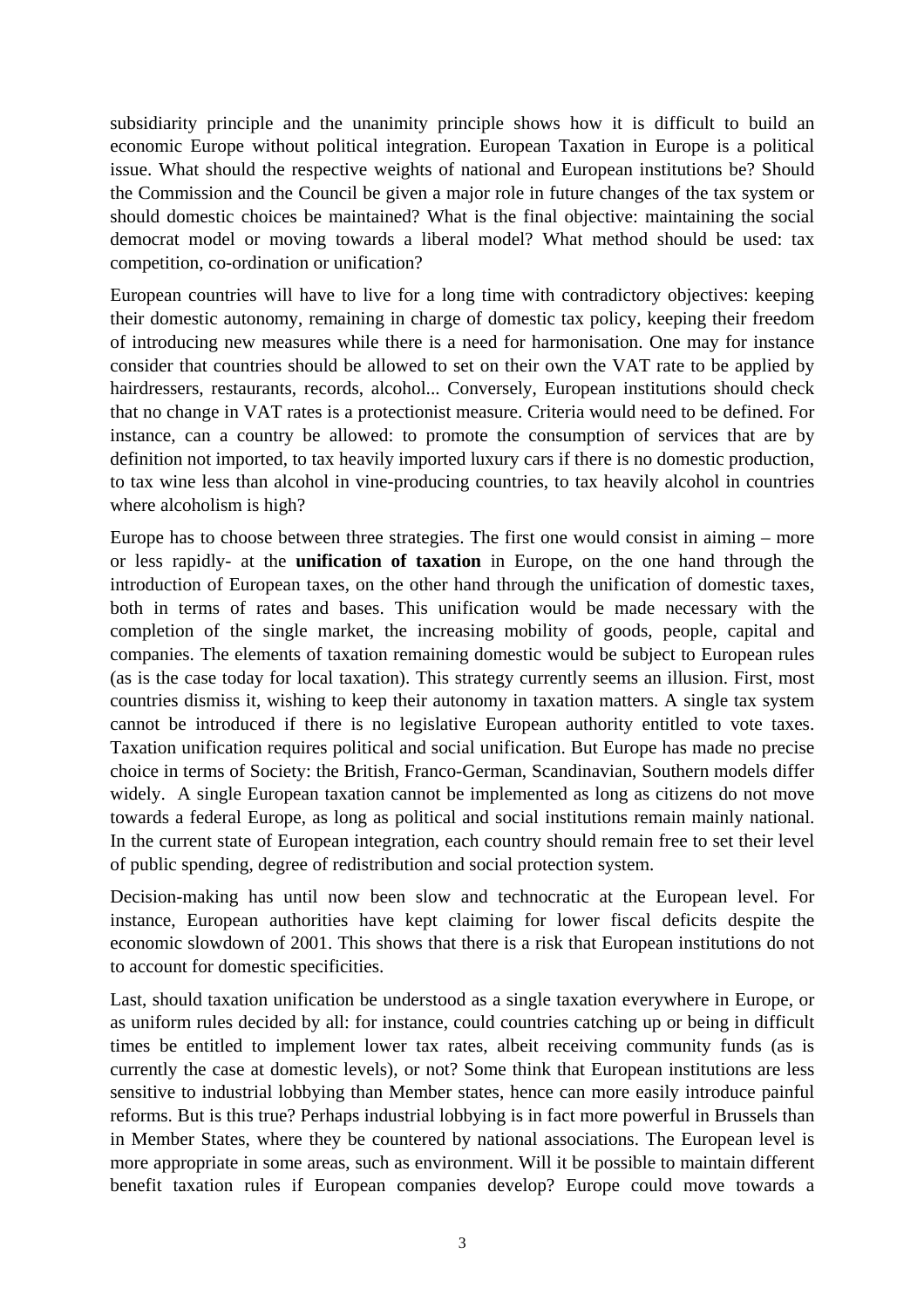compromise, where some taxes would be set at the European level and some others not, which would raise difficult questions on tax controls and internal coherence of domestic legislations.

The second strategy would consist in letting **tax competition** play freely. Each country would remain fully responsible for domestic taxation. European citizens and companies would be free to decide where they want to settle, work, save and invest. But there is no guarantee that this strategy will lead to the taxation system European citizens would like to have. States would see their capacity of taxing the more mobile agents (multinational companies, skilled workers, financial capital) strongly constrained and this would force them to either raise taxes on immobile agents or forget about redistribution policies. A neutral liberal model would progressively develop where everyone pays exclusively for the amount of public spending they will benefit from, i.e. a model without redistribution. If taxpayers can also pay taxes in countries different from their live or work (for instance, a company benefits from public infrastructure in a given country, but locates its profits in a tax haven), public infrastructure will lose their funding. Such practices make countries open more widely their frontiers and weaken their ability to resist the impact of globalisation on their tax receipts. Full tax competition would be unenforceable in practice since taxation rules for a company operating in several countries have in any case to be defined (multinational companies, non-residents savings, etc…)

In a softer version, the **controlled tax competition,** countries remain free to implement the taxation of their choice on their residents and companies, but harmful tax competition is forbidden, i.e. measures consisting in applying lower tax rates on non residents or new residents, or foreign companies to attract more profitable tax bases. This is roughly the view of the Commission. Derogatory regimes are forbidden, but there is no control on general regimes. Hence, a country can decide to attract rich people through abolishing wealth taxation provided this applies to all its residents. Unfortunately, controlled tax competition does not prevent the race to the bottom since smaller countries can keep on using this kind of competition, lowering their tax rates to attract more capital and rich people, while losing relatively little in terms of their domestic taxable base.

According to the **tax coordination strategy**, the subsidiarity principle should still prevail. Taxation systems remain national as much as possible, but are unified when necessary; the coexistence of different national taxation systems is run under codes of good conduct allowing countries to decide on the taxation of their residents. Besides, some measures are more efficient if decided at the European level. However this strategy is difficult to implement. It requires international agreements. Harmonisation, even if agreed with partners, restricts states tax autonomy.

The success of such a strategy depends on how easily countries agree on desirable taxation. Co-ordination will be difficult if some countries are very liberal while others are very sociodemocrats. Institutional reforms are thus required to allow Member States to preserve their tax revenues. The issue should also be politically debated so that each country, each People are aware of the need to protect and improve the European social model.

Member States and the European Commission should implement tax co-ordination for each tax, possibly leading to unification, forbiddance of unfair practices (aiming at forbidding tax measures targeted to attract tax bases for no good reason), etc. In some cases, minimum rates could be introduced. What should be done if differences persist after discussion? We think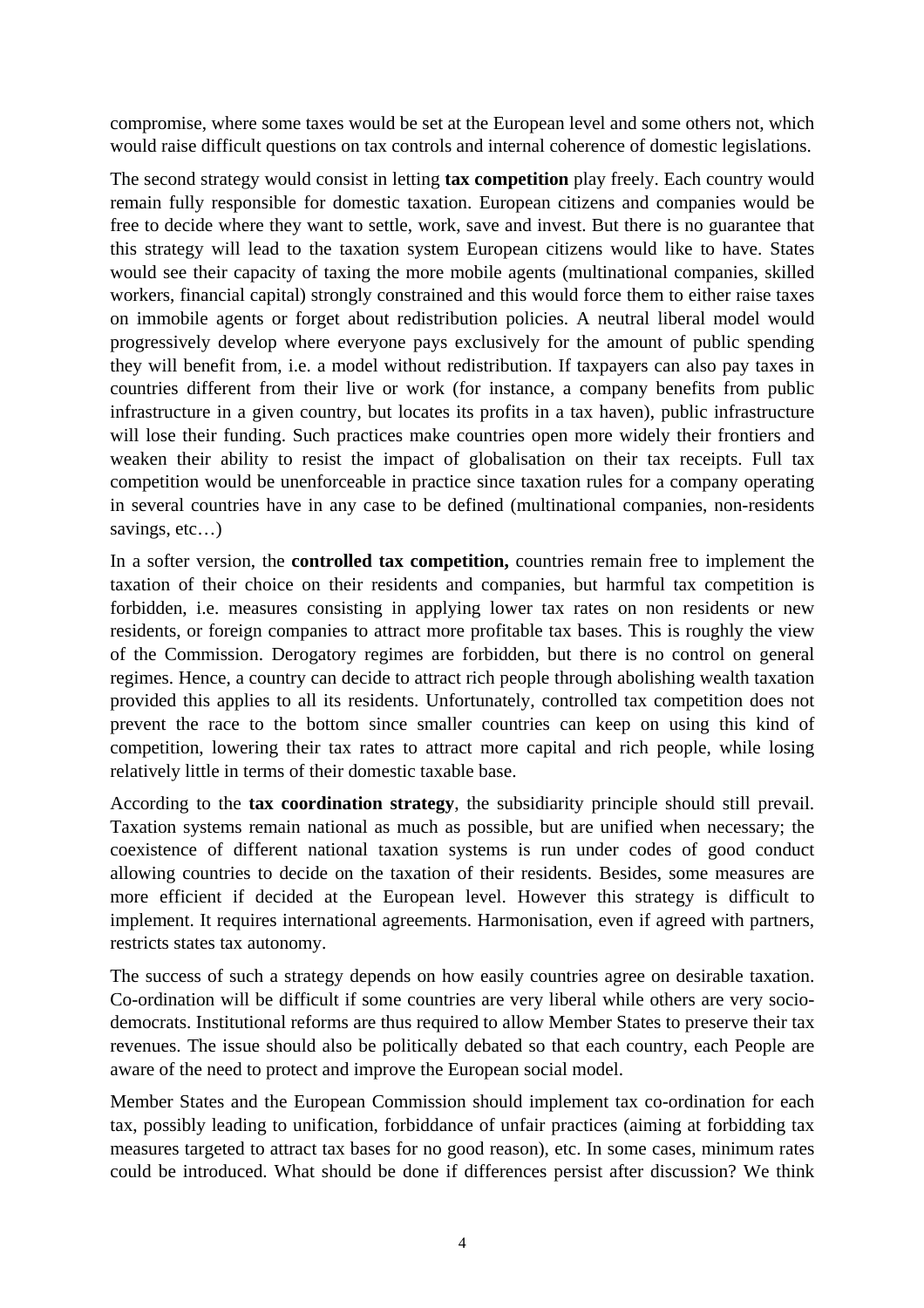that the countries wishing to remain responsible for domestic taxation should be entitled to it, through refusing to enforce the principles of free movement of people and capital to countries with excessively low taxation and refusing to delegate any power to the ECJ in this respect.

### **3. Tax structures: where do we stand?**

The 1990's have been characterized by successive tax reforms, more or less ambitious all over Europe. Member States have been confronted with the need to raise their tax revenues in order to halt the rise in public deficits and debts entailed by low economic growth in the early 1980's and the early 1990's. The introduction of the single market in 1993 did not affect these trends: contrary to the effects expected from the opening of frontiers in the absence of tax harmonisation, tax to GDP ratios did not decline in EU countries but rather tended to rise, even if less rapidly in the 1990's than in the 1980's: the EU-15 tax burden rose from 38.9% of GDP in 1990 to 39.6% in 2003. In 2003 tax to GDP ratios were 10 percentage points higher in the EU than in Japan or the US (see table 1). Until now, globalisation and tax competition have not deprived European countries from revenues.

|                                   | ╯-<br>ັ |          |
|-----------------------------------|---------|----------|
|                                   | 1990    | 2003     |
| Sweden                            | 53.2    | 50.8     |
| Denmark                           | 47.1    | 49.0     |
| Finland                           | 44.3    | 44.9     |
| Belgium                           | 43.2    | 45.8     |
| France                            | 43.0    | 44.2     |
| Netherlands                       | 42.9    | 38.8     |
| Luxembourg                        | 40.8    | 41.6     |
| Austria                           | 40.4    | 43.0     |
| Italy                             | 38.9    | 43.4     |
| Germany                           | $36.8*$ | 36.2     |
| $\ensuremath{\mathsf{UK}}\xspace$ | 36.5    | 35.3     |
| Ireland                           | 33.5    | 30.0     |
| Spain                             | 33.2    | 35.8     |
| Greece                            | 29.3    | 35.9**   |
| Portugal                          | 29.2    | 33.9**   |
| $EU-15$                           | 38.9    | 39.6     |
| Czech Republic                    |         | 39.9**   |
| Hungary                           |         | 38.3**   |
| Slovak Republic                   |         | $33.1**$ |
| Poland                            |         | $32.6**$ |
| Japan                             | 30.2    | 25.8**   |
| US                                | 27.3    | 25.4     |

|  |  |  |  | Table 1: Tax to GDP ratios, percentage points |  |
|--|--|--|--|-----------------------------------------------|--|
|--|--|--|--|-----------------------------------------------|--|

\*1991; \*\* 2002.

Source: OECD, *Revenue Statistics*, 2004.

Divergences remain strong between EU countries, even if some convergence has been reached. Tax to GDP ratios are the highest in Sweden, Denmark, Finland, Belgium and France and the lowest in the UK, Ireland and Southern countries (Spain, Portugal). The five countries with the highest tax to GDP ratios had a ratio of 46.2% in 1990, which rose to 46.9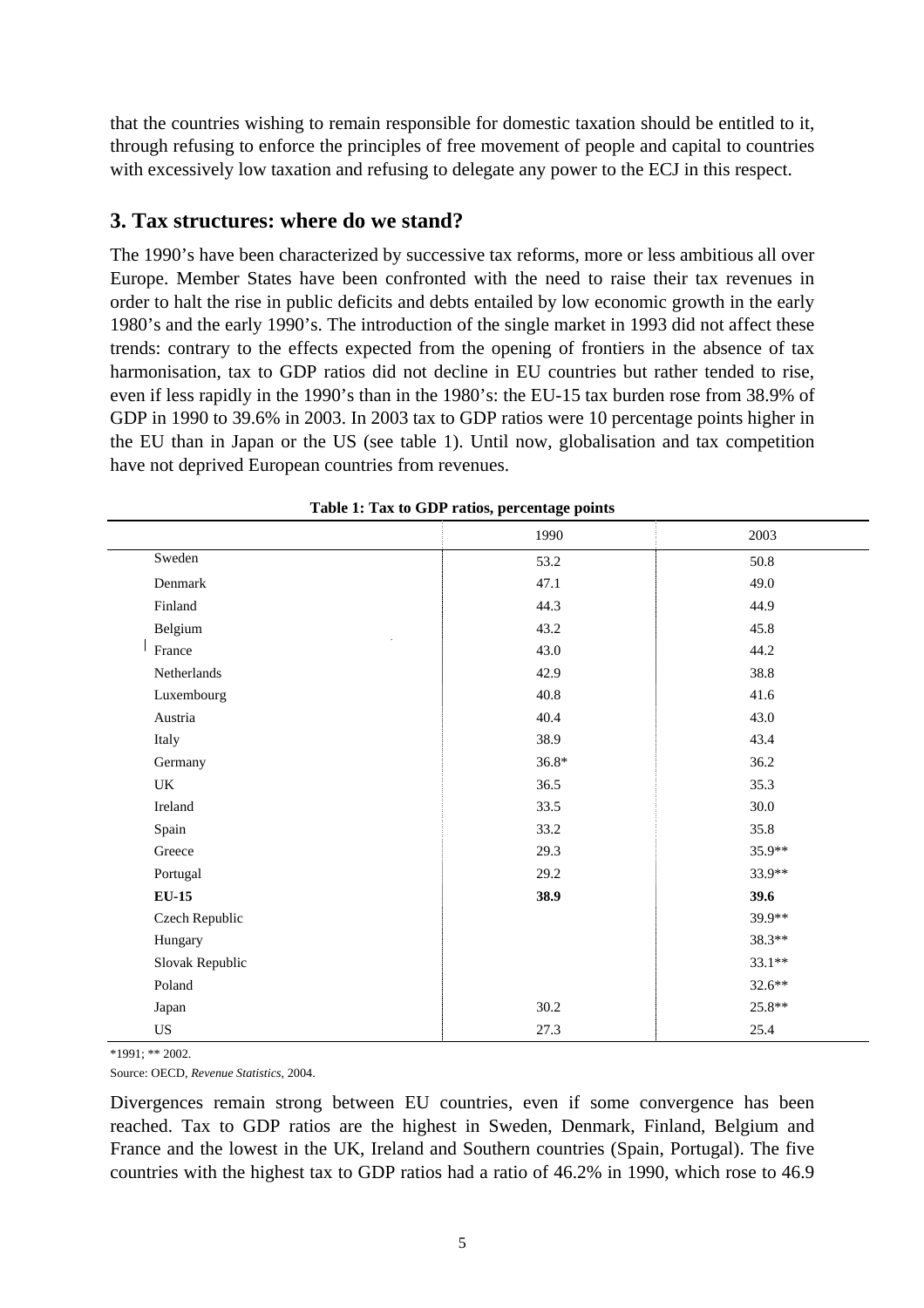in 2003. The five countries with the lowest tax to GDP ratios had a ratio of 32.3% in 1990, which rose to 34.2% in 2003. Convergence has been limited. Tax burdens have significantly declined – by more than 3 percentage points - in two countries: the Netherlands and Ireland, while they have risen by more than 3 percentage points in 3 countries: Italy, Greece and Portugal.

#### *Changes in the tax structure*

The weights of the different taxes have not varied very much between 1990 and 2002 at the EU level (see table 2). All taxes have slightly increased as a percentage of GDP, at the exception of social contributions. The latter slightly decreased (by 0.2% of GDP) due to the introduction of the CSG (*Contribution sociale généralisée*) in France and of IRAP in Italy, which is to be welcome, as it helps lowering labour taxation, even if to a limited extent.

|                               | 1990 | 2002 |
|-------------------------------|------|------|
| Personal income tax           | 9.7  | 9.9  |
| Corporate income tax          | 2.7  | 2.7  |
| Social security contributions | 13.1 | 12.6 |
| Property tax                  | 1.8  | 2.4  |
| Taxes on goods and services   | 11.1 | 11.4 |
| Other taxes                   | 0.5  | 0.6  |
| <b>Total</b>                  | 38.9 | 39.6 |
|                               |      |      |

**Table 2. Tax to GDP ratios in the EU\*** 

\*As a percentage of GDP; Source: OECD, *Revenue Statistics* 2004.

Social contributions and taxes on goods and services have a strong weight in the EU as compared to the US, whereas personal income taxes weigh less (see table 3). Income tax is especially high in Scandinavian countries, contrary to Southern countries keeping a relatively « archaic » tax structure (Portugal, Greece, Spain). Corporate taxation is low in Germany and Austria, while it is particularly high in Finland and Luxemburg. Social contributions weigh heavily on wages in Bismarckian countries (Austria, France, Germany, Sweden, Netherlands), whereas they are relatively low in Denmark, Ireland and the UK. Taxes on goods and services are particularly high in Denmark (where their weight offsets the absence of employers' social contributions). Two main factors explain the diversity of tax structures: first, the design of social protection systems - Bismarckian (high public spending funded by contributions on wages), Scandinavian (high spending funded by income taxes), Anglo-Saxon (low public spending); second, the contrast between modern systems (high weight of income tax) and archaic systems (high weight of indirect taxes).

#### *What degree of 'socialisation'?*

Primary public spending amounts to 45% of GDP on average in continental European economies, of which 11 percentage points go to pensions, 8 to health, 3 to unemployment allowances, 3 to family/housing/poverty, 6 to education/culture, 3 to economic subsidies; 8 to collective spending; 3 to capital spending. Pension, health, social assistance and education spending are much higher in continental Europe than in Anglo-Saxon countries. Thus, any significant cut in tax-to-GDP ratios implies a similar cut in public expenditure requires privatising and, in a way or another, lower spending directly benefiting households.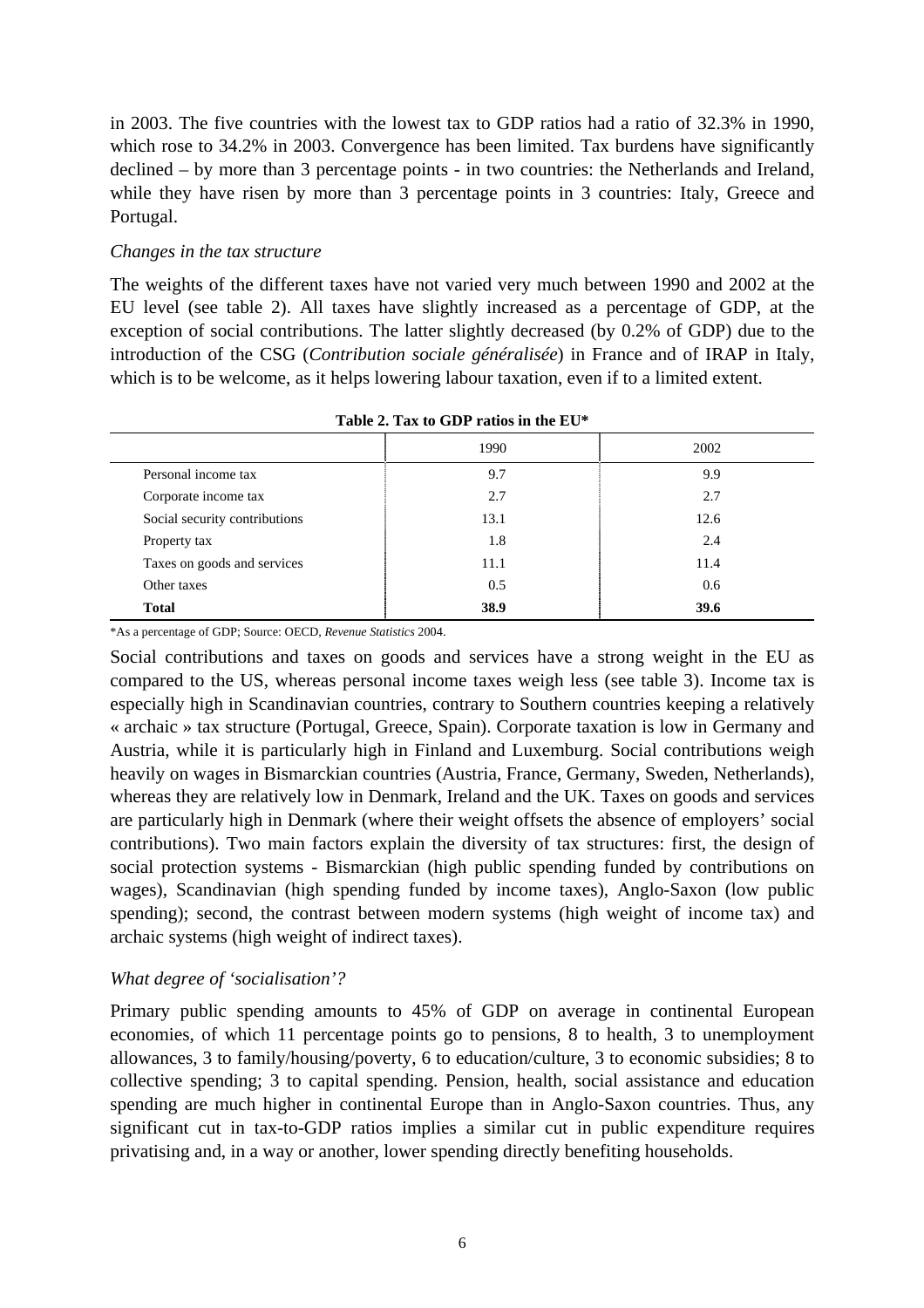| Table 3. Tax revenue structures, in terms of tax bases in 2002 |  |
|----------------------------------------------------------------|--|
|                                                                |  |

|  |  | As a percentage of GDP |  |
|--|--|------------------------|--|
|--|--|------------------------|--|

|                                           | Ger.        | Austria | Belg. | Den. | Spain | Fin. |        |      | France   Greece   Ireland | Italy   | Lux. | Neth. | Port. | Swe. | UK   | $EU-15$ | Japan | <b>USA</b> |
|-------------------------------------------|-------------|---------|-------|------|-------|------|--------|------|---------------------------|---------|------|-------|-------|------|------|---------|-------|------------|
| Income taxes                              | 10.1        | 13.0    | 18.3  | 28.9 | 10.4  | 18.6 | 10.5   | 8.9  | 11.1                      | 14.1    | 15.4 | 10.7  | 9.6   | 17.7 | 13.5 | 12.6    | 7.8   | 11.8       |
| Of which                                  |             |         |       |      |       |      |        |      |                           |         |      |       |       |      |      |         |       |            |
| — Households                              | 9.1         | 10.6    | 14.8  | 26.0 | 7.1   | 14.3 | 7.6    | 5.1  | 7.4                       | 10.9    | 6.8  | 7.2   | 6.0   | 15.3 | 10.6 | 9.9     | 4.7   | 10.0       |
| — Companies                               | 1.0         | 2.4     | 3.5   | 2.9  | 3.2   | 4.3  | 2.9    | 3.8  | 3.7                       | 3.2     | 8.6  | 3.5   | 3.6   | 2.4  | 2.9  | 2.7     | 3.1   | 1.8        |
| Wage taxes                                | 14.5        | 17.4    | 14.7  | 1.9  | 12.6  | 12.2 | 17.4   | 11.8 | 4.5                       | 12.5    | 11.2 | 13.9  | 9.2   | 17.5 | 6.1  | 12.6    | 9.9   | 6.9        |
| of which:                                 |             |         |       |      |       |      |        |      |                           |         |      |       |       |      |      |         |       |            |
| Social security contributions<br><u>—</u> | 14.5        | 14.7    | 14.7  | 1.7  | 12.6  | 12.2 | 16.3   | 11.8 | 4.3                       | 12.5    | 11.2 | 13.9  | 9.2   | 15.1 | 6.1  | 12.3    | 9.9   | 6.9        |
| Wage taxes                                | 0.0         | 2.7     | 0.0   | 0.2  | 0.0   | 0.0  | 1.1    | 0.0  | 0.2                       | 0.0     | 0.0  | 0.0   | 0.0   | 2.4  | 0.0  | 0.3     | 0.0   | 0.0        |
| Property taxes                            | 0.8         | 0.6     | 1.5   | 1.7  | 2.4   | 1.1  | 3.3    | 1.7  | . .5                      | 2.2     | 3.4  | 2.1   |       | 1.6  | 4.3  | 2.4     | 2.8   | 3.2        |
| Taxes on goods and services               | 10.5        | 12.4    | 11.4  | 16.2 | 10.2  | 13.9 | 11.2   | 13.4 | 11.2                      | 11.4    | 11.7 | 12.1  | 13.9  | 13.3 | 11.7 | 11.4    | 5.2   | 4.6        |
| Other taxes                               | 0.0         | 0.5     | 0.5   | 0.2  | 0.1   | 0.1  | $1.6*$ | 0.1  | 0.1                       | $2.6**$ | 0.1  | 0.4   | 0.1   | 0.1  | 0.2  | 0.6     | 0.0   | 2.9        |
| <b>Total</b>                              | <b>36.0</b> | 44.0    | 46.4  | 48.9 | 35.6  | 45.9 | 44.0   | 35.9 | 28.4                      | 42.6    | 41.8 | 39.2  | 33.9  | 50.2 | 35.8 | 39.6    | 25.8  | 26.4       |

\* Mainly professional tax; \*\* Mainly IRAP.

Source: OECD, *Revenue Statistics*, 2004.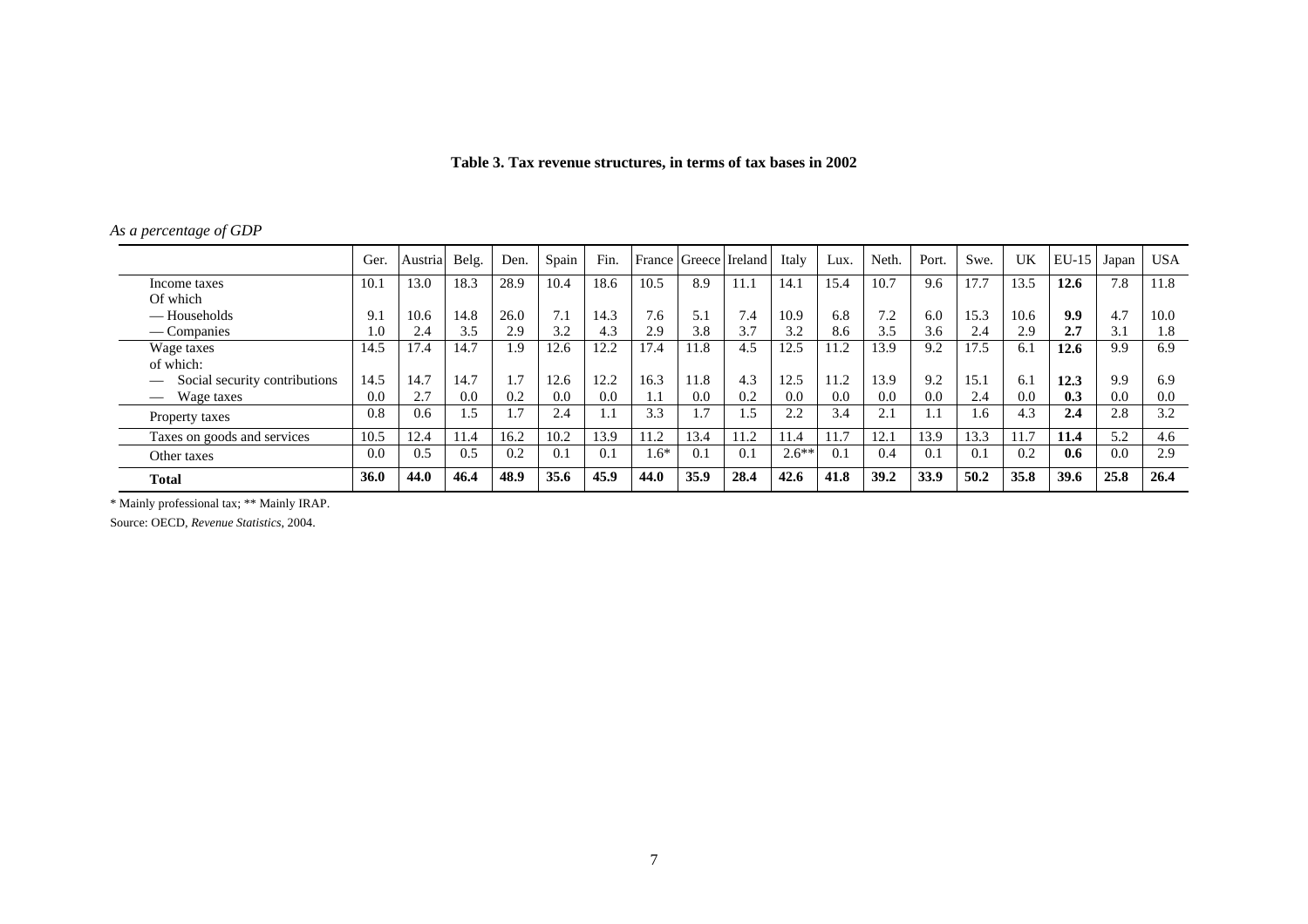## **4. Income taxation: the residence principle**

According to the subsidiarity principle, each country must decide its level of public spending and degree of redistribution. This requires that the country keeps control of a significant part of its tax revenues. Yet income taxation is one of the taxes that are the less likely to generate direct tax competition, if the residence principle is applied, in other words if each country taxes all its residents' incomes. People are less mobile than capital, companies and products. An individual may chose to more abroad to escape taxation, but will then change its residence and be taxed as a resident in the country where he lives.

However, tax competition plays more and more for higher earnings people, like stars, executives from multinational companies and wealthy people, who may decide to move abroad for taxation purposes. An executive earning euros 30,000 per month will pay an average tax rate of 38% in Switzerland, 44% in the UK, 62% in France (of which 14% are differed wages). Some countries provide specific privileges that induce unfair tax competition. EU Member States should reaffirm the right of each country to tax their residents. This means that derogatory systems allowing for different taxation on permanent, transitory (or newly arrived) residents and non residents should be forbidden.

Incomes earned and kept abroad by foreign people are tax exempt for 15 years when a foreigner settles in the UK and Ireland (*remittance basis system*). This allows foreigners to settle in the UK and pay no personal income tax on income earned in their native countries and transferred anywhere abroad. Such a system attracts people with high financial wealth. In Denmark and Finland, foreign executives benefit from a derogatory tax regime, in the form of an income tax rate lower than for national residents. If such unfair tax competition was to develop, some categories of the population would be exempt from paying public expenditure if they change their residence country, while earning high incomes and having in general benefited from free education spending in their native country. The French government has introduced such dangerous measures in 2003, exempting from income tax extra-earnings paid to executives moving back to France. The only acceptable measure is tax exemption on specific expenses generated by moving abroad.

Table 4 shows average tax rates in several EU countries for a two-earner couple with two children. Column a shows income tax as a percentage of disposable income: this is an indicator of the weight of personal income tax as generally felt by individuals. Column b shows total income tax payments net of family benefits as a share of total wage costs: this ratio is more economic and is not affected by the respective shares of social contributions, social benefits and taxes. The first indicator shows a larger dispersion than the second. For a two-earner couple on medium wage earnings, the first indicator varies from 7.9% in Spain to 32.5% in Sweden, while the second indicator varies from 25.2 in the UK to 46.4 in Belgium. Countries may be split into two groups: countries where income tax is low (Spain, France, Italy, the UK), countries where it is high (Denmark, Sweden, Belgium). In terms of global tax burden, taxes are relatively low on low wage earnings in France and the UK. Taxes are also low for high incomes in Spain and the UK, whereas they are heavy in Belgium, Denmark and Sweden. All in all, the tax burden is small in the UK, but public pensions are low. Conversely, the tax burden is high in Belgium, Sweden, Italy, Denmark and France. Taxation is especially progressive in France and Belgium, but hardly in Spain and Italy.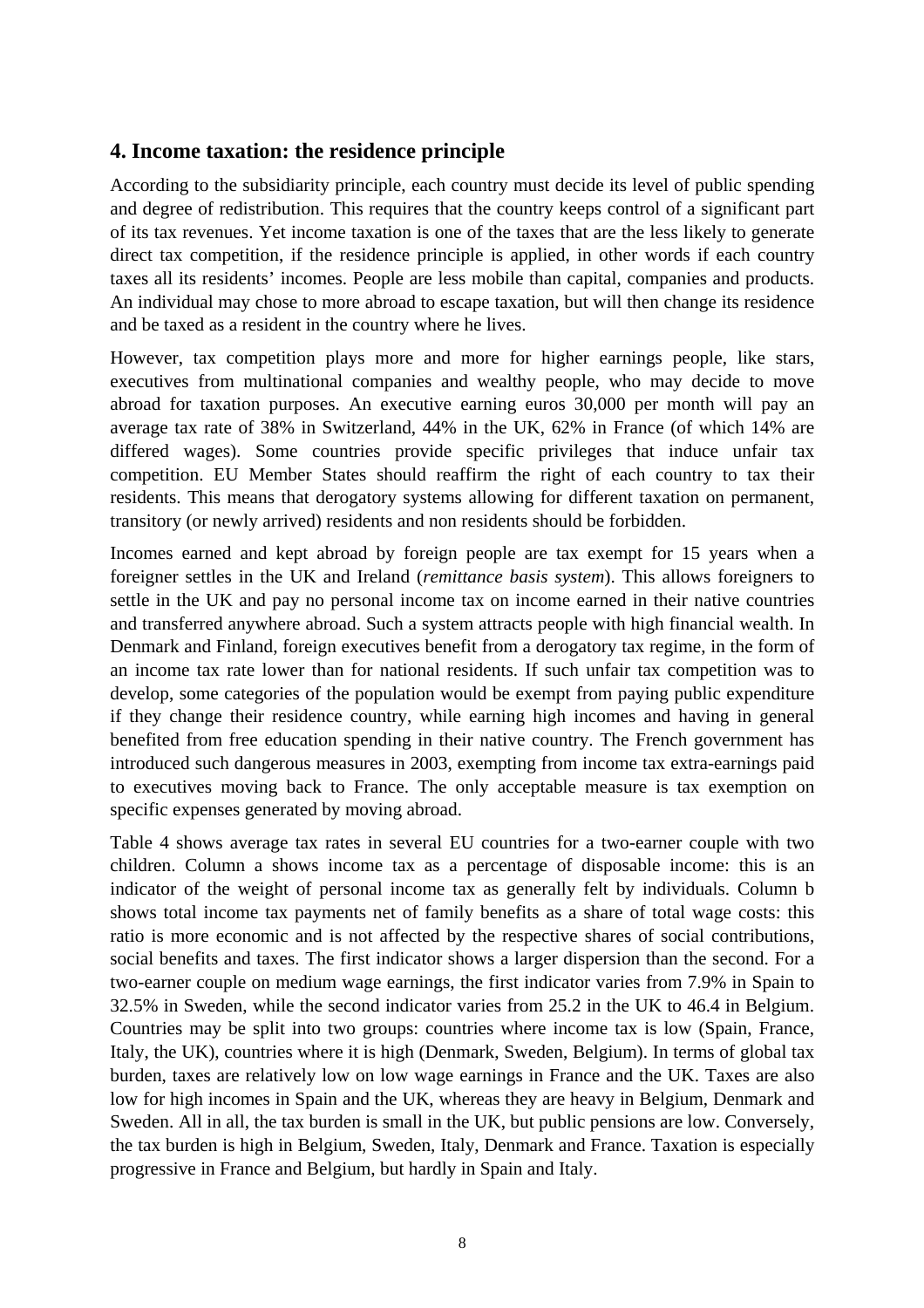| Wage level/APW | 0.7            |      |      |      |      | $\overline{c}$ |      | 3    | 5    |      |  |
|----------------|----------------|------|------|------|------|----------------|------|------|------|------|--|
|                | a              | b    | a    | b    | a    | b              | a    | b    | a    | b    |  |
| Germany*       | $\overline{0}$ | 33.2 | 9.5  | 40.2 | 27.1 | 48.0           | 34.6 | 48.7 | 40.3 | 48.6 |  |
| Austria*       | 1.6            | 25.1 | 13.8 | 35.7 | 27.7 | 43.8           | 35.6 | 45.4 | 41.4 | 46.9 |  |
| Belgium*       | 20.8           | 39.9 | 28.2 | 46.4 | 39.1 | 56.4           | 49.9 | 62.2 | 48.9 | 66.0 |  |
| Denmark**      | 28.5           | 33.1 | 32.5 | 37.2 | 43.9 | 48.0           | 49.1 | 52.9 | 53.0 | 56.8 |  |
| Spain*         | 3.3            | 30.6 | 7.9  | 33.9 | 16.9 | 40.3           | 21.0 | 40.2 | 29.2 | 40.7 |  |
| France*        | 6.6            | 23.5 | 11.2 | 40.0 | 16.9 | 47.9           | 21.5 | 51.0 | 27.5 | 54.9 |  |
| Italy*         | 13.4           | 38.0 | 16.9 | 42.8 | 25.8 | 49.8           | 30.3 | 53.0 | 34.5 | 56.0 |  |
| Netherlands**  | 12.4           | 27.1 | 15.5 | 32.0 | 30.1 | 41.1           | 37.9 | 43.6 | 43.6 | 46.7 |  |
| $UK**$         | 12.8           | 19.0 | 16.1 | 25.2 | 21.5 | 32.2           | 26.8 | 36.1 | 32.2 | 40.3 |  |
| Sweden**       | 26.2           | 42.8 | 29.0 | 46.1 | 37.0 | 53.1           | 41.4 | 57.4 | 48.4 | 63.4 |  |

**Table 4. Average tax rates in 2001, two-earner married couple, two children, spouse earning 70% of husband's wage** 

a) Personal income tax/net wage; b) (Personal income tax+social contributions-family benefits)/super gross wage earnings. In France, personal income tax includes CSG/CRDS.

\* Entitles to proportional retirement pension; \*\* Entitles to lump-sum retirement pension.

Source: Author's calculations, based on OECD, *Taxing Wages, 2000-2001*, 2002.

A common trend towards lower tax progressivity can be seen among European countries. The French higher marginal tax rate has declined from 56% in 1988 to 48% in 2004. Since 1988, higher marginal tax rates have been cut by 11 percentage points in Spain and Germany. The introduction of a 2-rate threshold, with the highest rate set at 33% is being considered in Italy. These trends follow the strong cuts of higher marginal income tax rates introduced in the US in the early 1980s as well as in the UK, where the highest marginal tax rate was cut from 98% in 1979 to 40% in 1988. The highest marginal tax rates currently stand around 50% in the EU (except in Spain: 45% and the UK: 40%, see table 5).

|             | Tuble of Ingher marginar income tax rates in 2000 (70) |
|-------------|--------------------------------------------------------|
| Germany     | 48.5                                                   |
| Austria     | 50                                                     |
| Belgium     | 56.2                                                   |
| Denmark     | 59                                                     |
| Spain       | 45                                                     |
| Finland     | 53.8                                                   |
| France      | 53.2                                                   |
| Italy       | 46.4                                                   |
| Netherlands | 52                                                     |
| UK          | 40                                                     |
| Sweden      | 55.5                                                   |
| Japan       | 50                                                     |
| <b>US</b>   | 45.35                                                  |

**Table 5. Higher marginal income tax rates in 2003 (%)** 

Source:

In the future, in a global world, the contradiction between incentive and redistribution policies is likely to grow. It will be easier for the upper classes, who win from globalisation, to choose where to work and pay taxes. The upper classes may refuse to support the part of the population who will be negatively affected by the globalisation process. Governments may have no choice but cut strongly highest marginal income tax rates, and even offer derogatory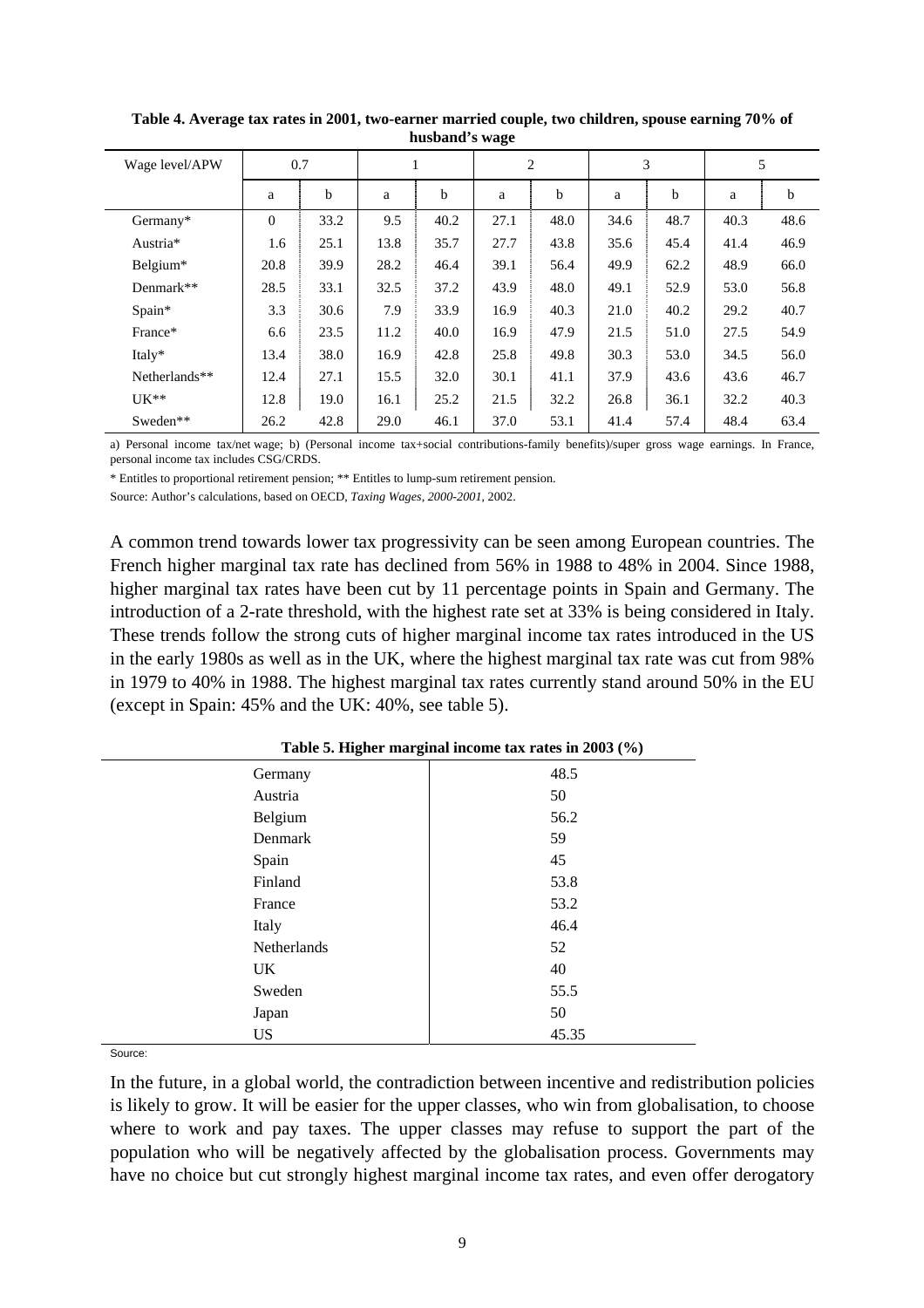regimes allowing for tax exemption (like stock options), while at the same time income disparities will grow. One may consider that European countries should resist these changes and agree on a minimum tax rate for high incomes, although this would raise a number of technical issues: should an average or a marginal tax rate be set? How to distinguish taxes and social contributions? What definition for income – including or not financial income and capital gains?

As concerns wealthy people, tax competition applies also to property and inheritance taxation. The weights of these two taxes differ widely in Europe: 1.24 % of GDP in Switzerland, 0.8% in Luxembourg and France; 0.5% in Belgium and only 0.2 in the UK, 0.15 in Germany, 0.05% in Italy (see table 6). In Europe, taxes on wealth remain only in Luxembourg (with a rate of 0.5%), Sweden (rate of 1.5%), France (maximum rate: 1.8%), Spain (maximum rate: 2.5%), Finland (0.9%), the Netherlands (1.2% on financial wealth, but incomes are tax exempt). En 2001, Italy abolished inheritance taxes.

| As a percentage of GDP, in 2002 | Taxes on wealth  | Inheritance taxes |
|---------------------------------|------------------|-------------------|
| Germany                         | $0.01\,$         | 0.14              |
| Austria                         | $\boldsymbol{0}$ | 0.07              |
| Belgium                         | $\overline{0}$   | 0.46              |
| Denmark                         | $\mathbf{0}$     | 0.19              |
| Spain                           | 0.17             | 0.22              |
| Finland                         | 0.08             | 0.32              |
| France                          | 0.16             | 0.60              |
| Greece                          | 0.07             | 0.23              |
| Ireland                         | $\mathbf{0}$     | 0.12              |
| Italy                           | $\mathbf{0}$     | 0.06              |
| Luxembourg                      | 0.71             | 0.14              |
| Netherlands                     | 0.01             | 0.38              |
| Portugal                        | $\mathbf{0}$     | 0.07              |
| Sweden                          | 0.16             | 0.13              |
| UK                              | $\mathbf{0}$     | 0.23              |
| Switzerland                     | 1.04             | 0.31              |
| Japan                           | $\boldsymbol{0}$ | 0.29              |
| US                              | $\mathbf{0}$     | 0.32              |

Source:

In 1998, France had introduced an *exit tax*, i.e. French residents settling abroad had to pay 26% on accrued capital gains on financial assets. In 2004, the ECJ judged this measure not conform to the freedom of establishment.

There is thus a high risk that tax competition to attract wealthy people strengthens in Europe, the principle of freedom of establishment depriving countries with heavy taxation to react. Three strategies may then be considered:

- *Race to the bottom*: governments will accept not to tax wealth and inheritance, or at least will cut them sufficiently so that it will not be worth moving abroad. This would mean that the less 'tax demanding' countries will design the tax structure in all European countries, which in not very democratic.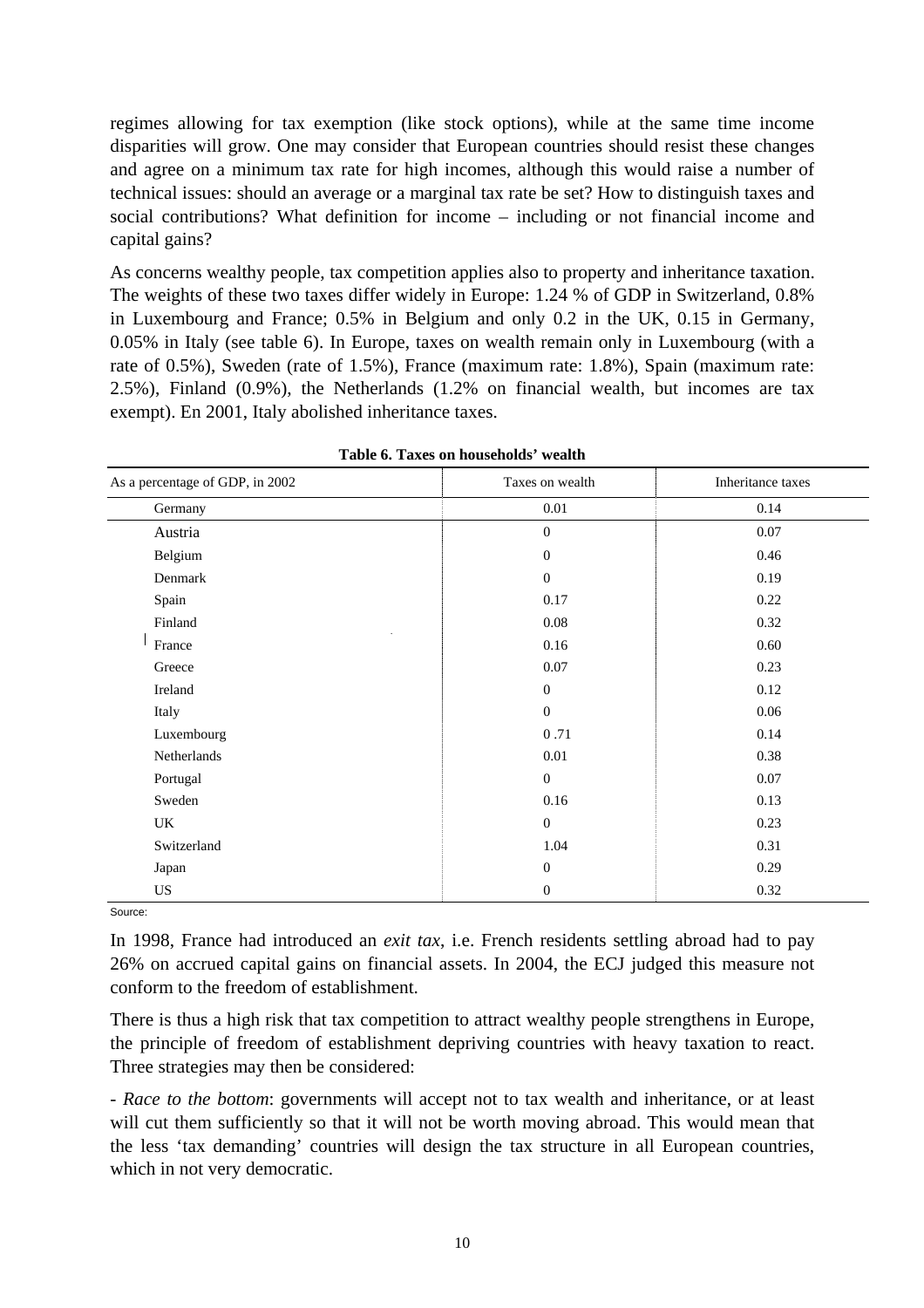- *Isolated measures*: each country would introduce measures against domestic citizens leaving abroad for tax purposes (deprivation of voting rights, honours,…). However, this may not be accepted by the ECJ.

- *Affirmation of the right to tax*: the countries wishing to keep on taxing their residents reject the principle of freedom of establishment in countries where taxation is too low for high incomes, wealth and inheritance. This strategy would be set by a group of countries wishing to maintain the principle of the European social model, i.e. in favour a redistributive taxation.

The choice between these strategies is a political one, and should be discussed openly.

### **4.1. Capital income taxation: a model of European taxation?**

In most European countries, interest incomes are taxed at a lower rate than other incomes (see table 7). A few countries have maintained personal income taxation on interest income (Denmark, Spain); in the other countries, a withholding tax is levied, at rates ranging from 10 to 30%.

|                        | Interest incomes included in taxable income, with bank assessment to the administration                  |  |  |  |  |  |  |
|------------------------|----------------------------------------------------------------------------------------------------------|--|--|--|--|--|--|
| Denmark                | Personal income tax (maximum rate: 59%)                                                                  |  |  |  |  |  |  |
|                        | Withholding tax                                                                                          |  |  |  |  |  |  |
| Spain                  | Personal income tax (maximum rate: 45 %)                                                                 |  |  |  |  |  |  |
|                        | Withholding tax: 18 %                                                                                    |  |  |  |  |  |  |
|                        | Interest income generally included in taxable income, no bank assessment to the administration requested |  |  |  |  |  |  |
| Portugal               | Personal income tax (maximum rate: 40%)                                                                  |  |  |  |  |  |  |
|                        | Withholding tax: 20%.                                                                                    |  |  |  |  |  |  |
| Luxembourg             | Personal income tax (maximum rate: 42 %)                                                                 |  |  |  |  |  |  |
|                        | No withholding tax.                                                                                      |  |  |  |  |  |  |
| Germany                | Personal income tax (maximum rate: 48.5 %)                                                               |  |  |  |  |  |  |
|                        | Withholding tax 25% (bonds) or 30 % (bank deposits).                                                     |  |  |  |  |  |  |
| UK                     | Personal income tax (maximum rate: 30%)                                                                  |  |  |  |  |  |  |
|                        | Withholding tax: 20 %                                                                                    |  |  |  |  |  |  |
|                        | Choice between withholding tax and income tax with bank assessment to the administration                 |  |  |  |  |  |  |
| Belgium                | Rate: 15% or personal income tax                                                                         |  |  |  |  |  |  |
| France                 | Rate: 15% $(+ 10\% \text{ of social taxes})$ or personal income tax $(+10\%)$                            |  |  |  |  |  |  |
| <b>Withholding tax</b> |                                                                                                          |  |  |  |  |  |  |
| Austria                | Rate: 25%                                                                                                |  |  |  |  |  |  |
| Finland                | Rate: 29%                                                                                                |  |  |  |  |  |  |
| Greece                 | Rate: 10% (bonds) or 15% (deposits)                                                                      |  |  |  |  |  |  |
| Ireland                | Rate: 22 %                                                                                               |  |  |  |  |  |  |
| Sweden                 | Rate: 30%.                                                                                               |  |  |  |  |  |  |
| Italy                  | Rate: $12.5\%$ (bonds) or $27\%$ (deposits)                                                              |  |  |  |  |  |  |
| <b>Asset taxation</b>  |                                                                                                          |  |  |  |  |  |  |
| Netherlands            | Tax base: 4% of market value of financial assets (shares and bonds)                                      |  |  |  |  |  |  |
|                        | Tax rate: 30%                                                                                            |  |  |  |  |  |  |

As countries do not tax non-residents incomes, the single Market could have allowed households' financial assets to escape from any taxation if invested abroad. Taxpayers are supposed to assess their incomes to their national tax administration, but the latter have hardly any possibility of checking interest income assessments. Non-taxation of non-residents financial incomes was clearly a typical case of unfair competition.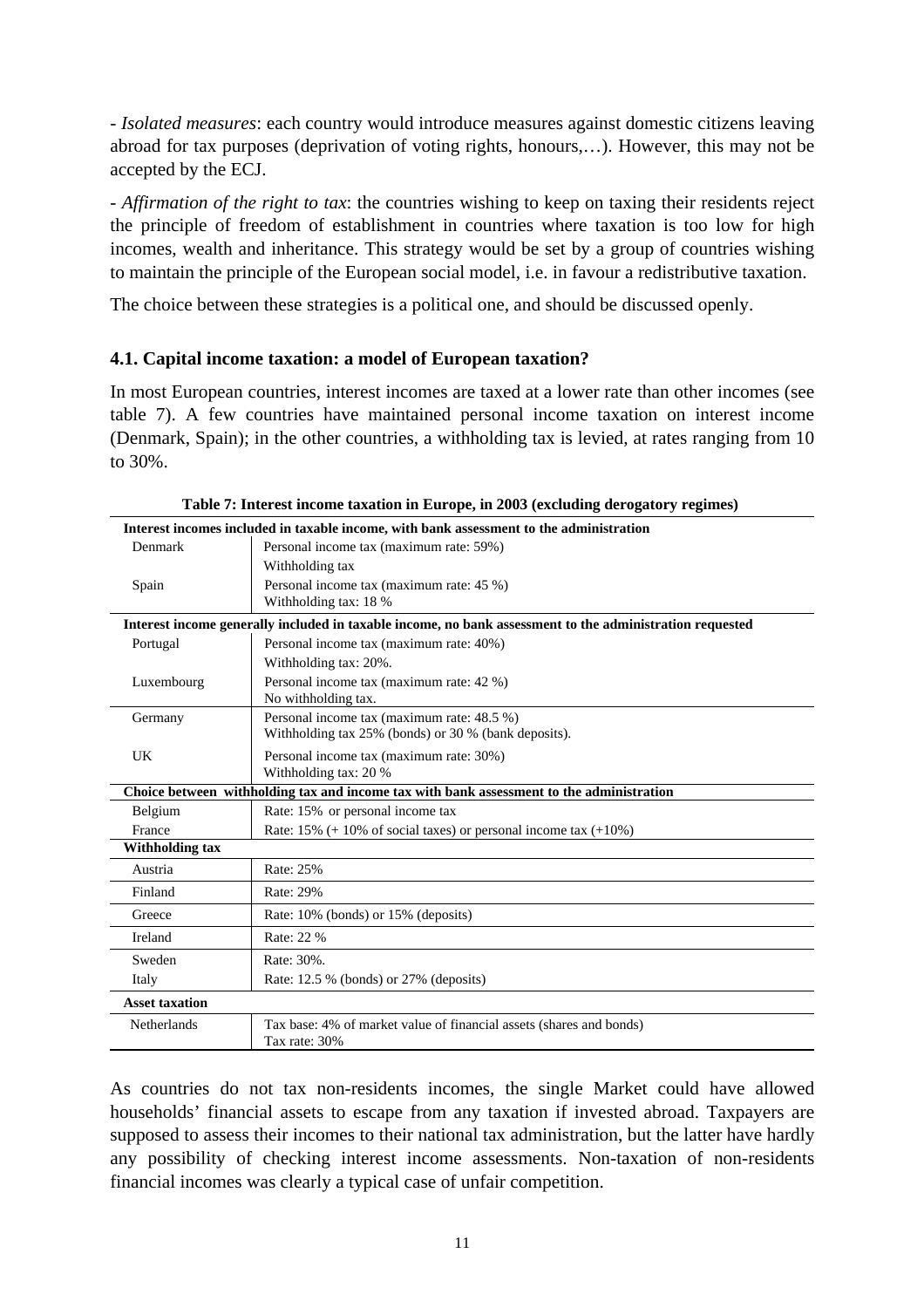After long negotiations between EU countries and neighbouring countries (Switzerland, Monaco, etc…) an agreement was reached in 21 January 2003 and a directive came into effect on 1 July 2005. The directive sets out the generalisation of *exchange of information* in Europe. However, Austria, Belgium and Luxembourg have refused it, opting instead for a withholding tax (15% in 2005, 20% in 2007, 35% in 2010; 75% of the tax revenues being paid back to the taxpayer's residence country). Monaco, Andorra, Liechtenstein, Switzerland, San Marin, associate territories of the Member States have agreed to levy a similar withholding tax. This agreement is a compromise, but has the advantage of ensuring that each country may tax their residents and prevents tax competition. The agreement is an incentive for Member States to introduce measures against tax havens, especially when they are nearby. This agreement is a model in terms of tax co-ordination.

### **5. The future of social contributions**

In most European countries, the ageing of populations and the structural rising trend of health spending can be expected to translate in a rising trend in pensions and health social contributions. At the same time, many countries should increase family benefits in order to rise birth rates, that are currently well below the level at which the population would remain constant. Unemployment allowances and social assistance benefits vary according to the unemployment rate, but until now, there have been hardly any signs that continental European countries will rapidly be back to full employment. Despite all the efforts planned to postpone the effective retirement age, an increase in social contributions seems almost certain.

The rise in social contributions could be avoided if people resorted more to private insurance, but the development of private pension funds would be costly for the intermediate generation and pension funds premiums hardly differ from social contributions. The US experience does not give any evidence that private health insurance is more efficient and cheaper than public social insurance. Privatising partly pensions systems would allow for a stabilisation in tax to GDP ratios, but the counterpart would be a rise in pension funds and private insurance premiums that would need to be made compulsory so that all people remain covered under satisfactory conditions. A system combining public insurance for the poorest and private insurance for middle and higher incomes would make it possible to cut the tax to GDP ratio but would not solve the problem, since the middle class would have to pay taxes for the poorest and premiums for themselves.

Do social contributions raise a tax competition issue? Not in principle, as concerns the social security contributions that finance more or less social benefits (pensions, unemployment, workplace injuries, and maternity allowances). These systems are not fully contributory since these have a redistributive element (for instance, executives with a low probability of being unemployed pay for workers who have a higher risk of being unemployed; men pay for women, as concerns pensions). But the contributory element is probably high enough for employees to realise that social benefits are part of their earnings. A rise in pension contributions to finance pension benefits will be accepted more easily by contributors than a rise in taxes. However, employees' contributions only should be increased so that company competitiveness is not directly affected. The competitiveness of public pension benefits as compared to private pension funds should be ensured, i.e. public pension rights should be reaffirmed, tax incentives for pension funds should be restricted to a EET type system for the income tax, with no social contributions rebates.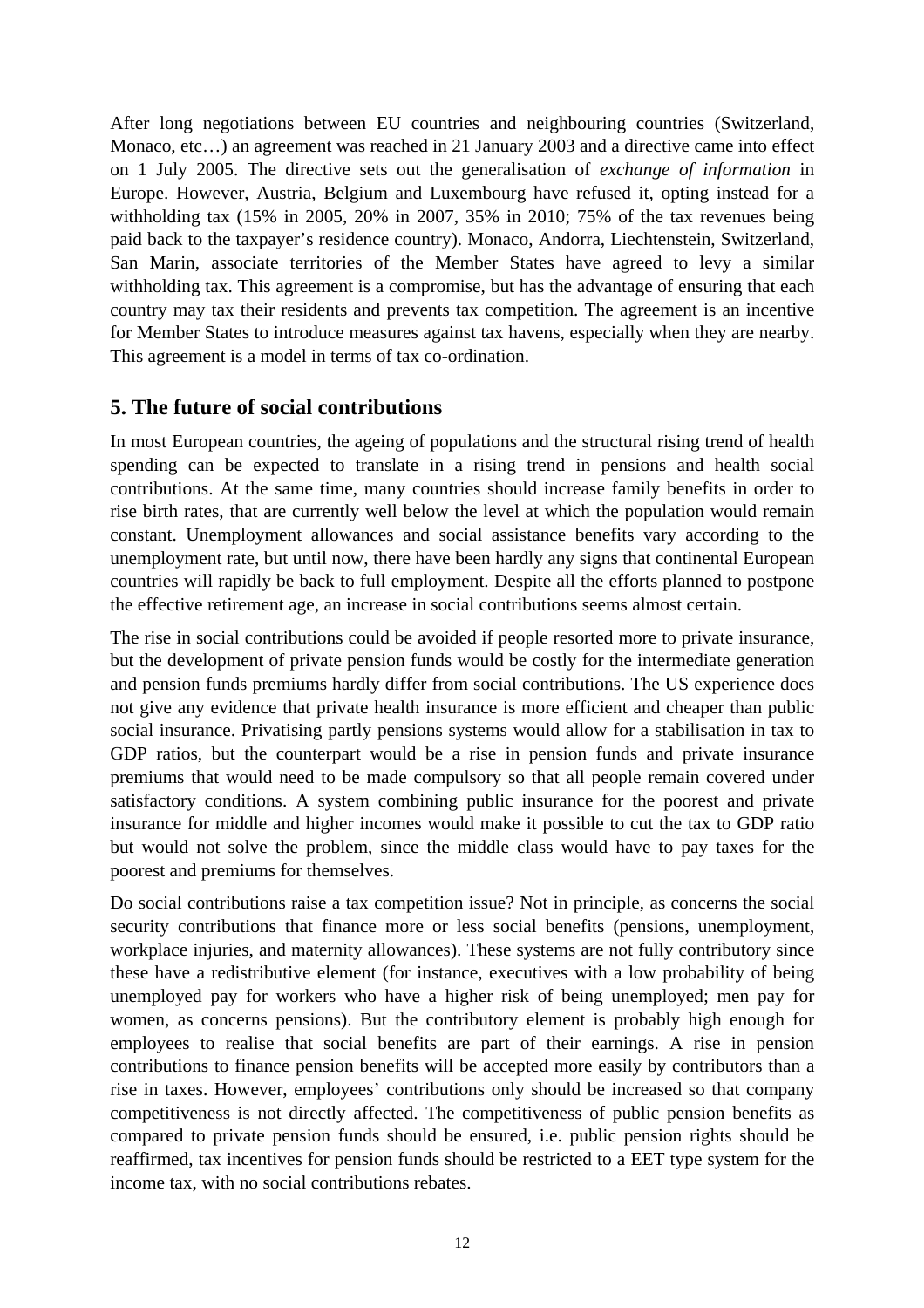Besides, only contributions financing contributory benefits should be based on the 'wage bill' while other benefits should be financed by taxes. This logic is not always applied in Europe. Family benefits are financed by social contributions in several countries (Belgium, France, Italy for instance), this can also be the case for health benefits (Germany, Austria, Belgium, France). This way of financing benefits is neither socially fair, nor economically justified in times of mass unemployment.

Two examples show how the issue could be tackled: CSG in France and IRAP in Italy. The CSG was introduced in 1991 and extended in 1997, which has allowed for the abolition of employees' health contributions. The CSG allows for financing part of family and health benefits on the basis of all households' incomes instead of wages only. Hence, employees' social contributions now finance insurance benefits only. Conversely, employers still finance family and health benefits. None of the successive governments have dared introduce the logic reform that would have consisted in basing family and health expenditure on total value added. Governments stepped back due to the huge size of inter-company transfers it would have entailed. They also feared that such a reform would have had a negative impact on the more capitalistic branches, assumed to be the more modern ones.

In 1998, Italy substituted health contributions based on labour only (at the rate of 11.46%, however with many rebates), with IRAP (regional tax on productive activities), taxing all net value added components at the rate of 4.25%. This taxation ensures tax neutrality, whatever production technique is chosen by companies and, relatively to wage-based contributions, should be an incentive for companies to use more labour and fewer machines and to favour labour intensive activities. However, IRAP was forbidden by the ECJ, on the motive that VAT is the only taxation that may be applied to value added. This decision paralyses unfairly tax reforms. It has no justification because a tax that does not hit imports and is not reimbursed on exports has no competitive advantage as compared with social contributions.

VAT weighs on imports but not on exports, contrary to social contributions. Hence tradingoff percentage points of social contributions with percentage points of VAT provides competitiveness gains, similarly with currency devaluation. But these gains will persist only if the rise in imported consumer goods prices generated by the rise in VAT has no impact on wages, i.e. if employees accept purchasing power losses. Let us assume that consumers consume 20 of imported products and 80 of domestic products. Domestic production is 100, 20 is exported. Labour is the only production factor. Initially, prices and wages are worth 1, wages 80, the employers' contribution rate is 25%. These contributions are replaced by a VAT of 25%. The following day, import prices are 1.2; domestic production prices on the domestic market are 1, export prices are 0.8 (since VAT is not paid on exports). The domestic economy has benefited from competitiveness gains (+20%). A tax of 4 has been shifted from production to imports. But these gains have been obtained thanks to a loss of 4% in workers' purchasing power. If workers get a pay rise compensating for this loss, and if this pay rise impacts prices, then wages again, prices and wages will rise until prices have risen by 20%. Competitiveness gains will have been transitory. No tax reform may by miracle provide competitiveness gains without employees losing purchasing power.

In Germany, environmental taxes have been raised (by 0.8% of GDP) in order to finance oldage benefits and to avoid any rise in employers' and employees' contributions (which would have needed to rise by 0.85 percentage point each). The contributory principle has been lost. In Sweden, a similar reform has been introduced, aiming at rising environmental taxation by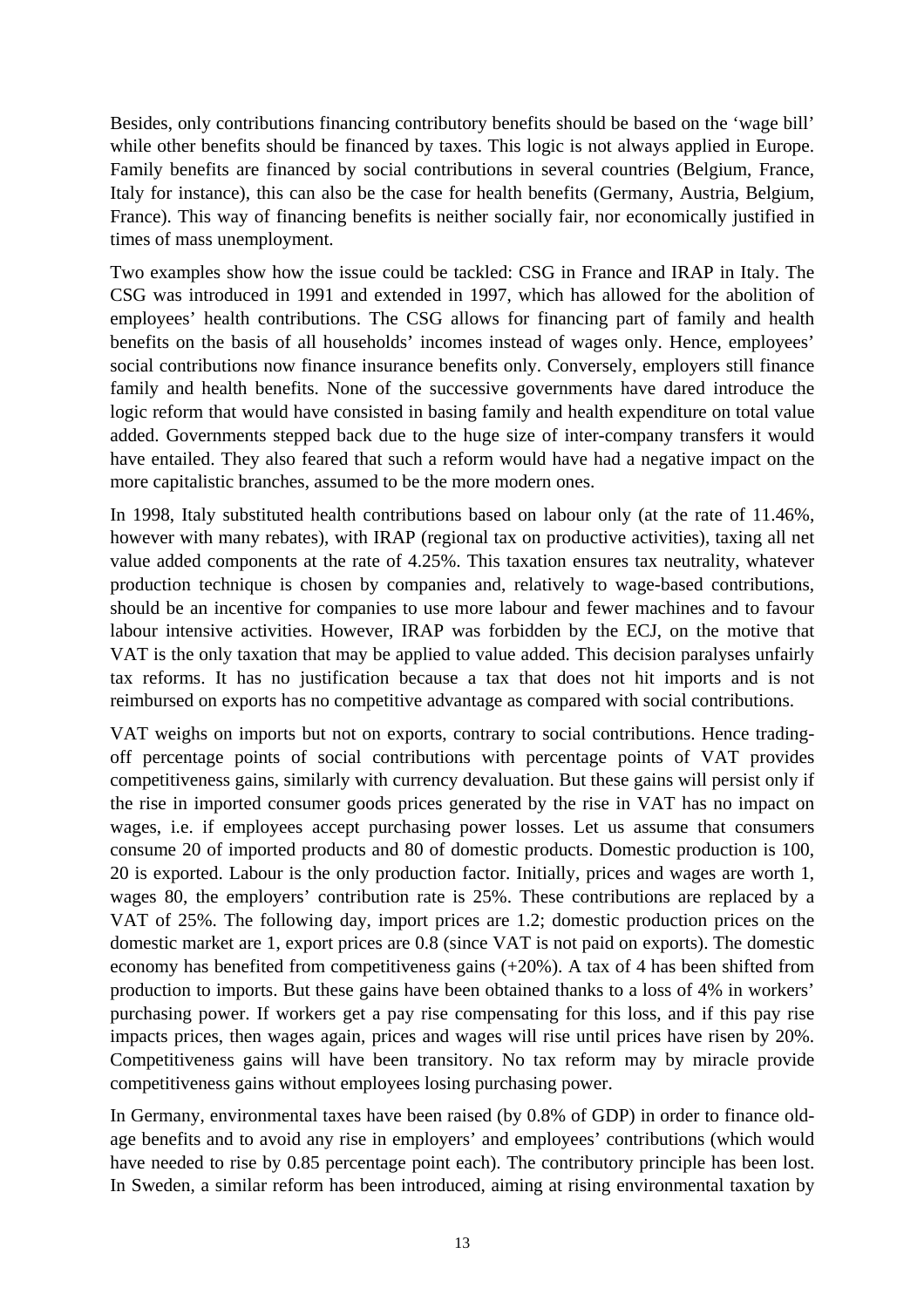1.4% of GDP from 2001 to 2010, in order to cut personal income taxation and employers' contributions.

These measures are part of the 'double dividend' logic: environmental taxes would have two advantages. They would be an incentive for reducing the use of polluting products and the revenues they would generate would allow for lower labour taxation. In fact, three strategies can be considered. The rise in environmental taxation may be counterbalanced by subsidies for the production of each type of products; by a subsidy to each producer depending on its past polluting activity; last at the level of all companies by lower employers' contributions. The first two reforms have the advantage of not penalising directly polluting companies, but they are difficult to implement. They require an accurate knowledge of production processes. How would new companies be considered? How to account in permanence for technical progress? If polluting companies are given an incentive for changing their production techniques, households have no incentive for not buying goods produced with polluting techniques. The third strategy hits directly polluting companies, raising their production costs. The rise in prices is an incentive for households to buy other products. This strategy does not require any microeconomic analysis and allows subsidising labour.

The combination of environmental taxation and of cuts in employers' social contributions may generate, at no cost for public finances, lower pollution and less unemployment. This is more likely to occur if the country concerned is initially far from full employment. However environmental taxation revenues are all the more high that the price elasticity of demand for taxed products is low. A contradiction may thus arise, between ecological aims (strong and targeted taxation will be efficient only if it generates *ex post* limited revenues) and aims for profitable taxation in terms of tax revenues. Last a fiscal reform affecting significantly the structure of company costs implies costly reallocations of activities: some activities will not be profitable anymore and will have to be stopped. Some other activities will become profitable, but will require new investments. In any case, such reforms should be co-ordinated at the European level in order to avoid some countries becoming the preferred production site of polluting companies.

It does not seem possible, in the current state of European integration to unify or even have a convergence of national social protection systems, while at the same time market unification in Europe makes it more and more difficult for different systems to coexist. A European company located in seven European countries has to handle seven social protection systems. Will this mosaic resist the increase in labour mobility in Europe and the increase in the number of trans-national companies? There is a major risk that tax competition operates through social contributions, i.e. through lower benefits or their privatisation. This would be in opposition with the European social model.

Social protection should remain purely national as long as social life, trade unions and social negotiations are done at the domestic level. The systems today have extremely high disparities across Europe, in terms of pensions, unemployment and health benefits. The risk is that, under the principles of free competition and establishment, private insurance companies become entitled to compete with public pensions and their redistributive element. Hence, countries concerned should clearly state that the principle of free competition should not apply to social insurance regimes, with social or redistributive aims. Each country remains responsible for implementing a sufficiently attractive system at the European level, while remaining sufficiently redistributive. The task would of course be easier if social standards were set at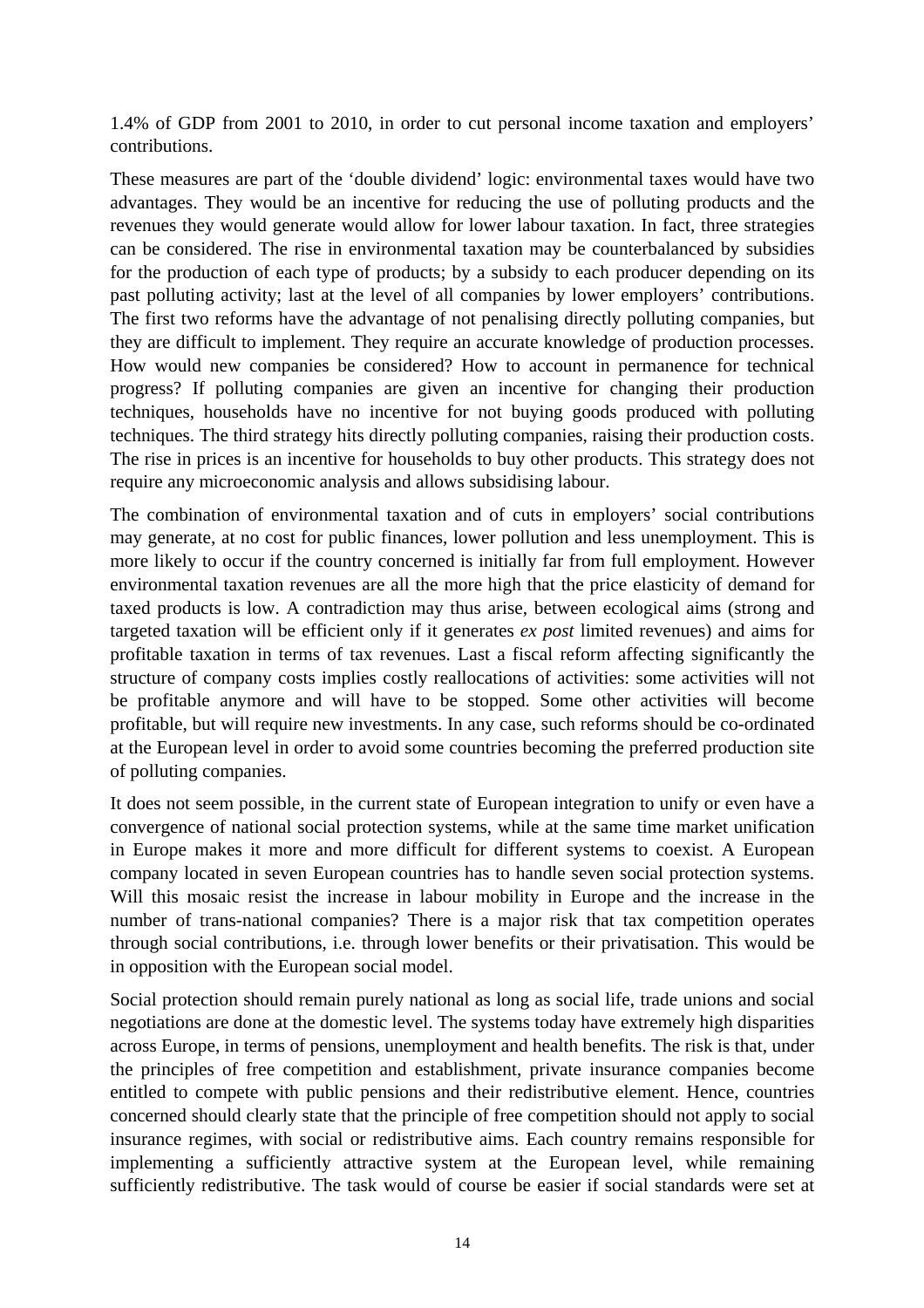the European level: minimum income, old-age income, family benefits (as a percentage of average income in each country), universal health insurance; minimum pension income (as a percentage of wages in the country). Deciding if such issues are part of the European social model is a political choice. Adopting such standards would reduce the risk of social competition.

## **6. Corporate taxation coordination**

The company tax burden is not easy to estimate precisely because it is difficult to breakdown accurately taxation affecting companies, workers and households: in which category are employers' social security contributions or the Italian IRAP? For a company deciding to settle in a country or another, all taxation measures may have their importance, including personal income tax to be paid by their executives while public expenditure and transfers benefiting their workers will also need to be taken account.

Let us consider a company aiming at profit rate of  $\pi$  after taxes. Its production cost is thus: c=(1+c<sub>c</sub>)wn+(rθ+(1-θ)  $\pi$ /(1-s)) k where  $\theta$  is its borrowing ratio, s: the corporate tax rate, c<sub>c</sub>: the employers' social contribution rate.

The wage is:  $w=(1+t)(1+c_s)\omega$  where t is the VAT rate, c<sub>s</sub>: the employers' contribution rate and ω the real disposable wage. So:

c=(1+c<sub>c</sub>)(1+t)(1+c<sub>s</sub>) ω n+(r θ+(1-θ)  $\pi$ /(1-s))k

Thus, the total cost depends on the whole taxation, the ratio between disposable wage and labour productivity, finally on the corporate tax rate. Social security contributions and the VAT play entirely symmetrical roles.

According to a relatively arbitrary definition (corporate taxation  $+$  wage tax  $+$  property firm tax+ taxes on company capital + local taxes), the company tax burden generally varies from 3 to 5% of GDP in Europe, but is higher in France (6.1%) and Italy (5.7%) and well below in Germany (1.3%, see table 8).

In addition, the analysis of companies' financial situation shows that, almost everywhere in Europe, the wage share in value added was lower in 2004 than in 1990 and 1973, while the profitability index was higher (see table 9). It is thus currently unnecessary to consider introducing tax reforms increasing company profits at the expense or workers or public revenues.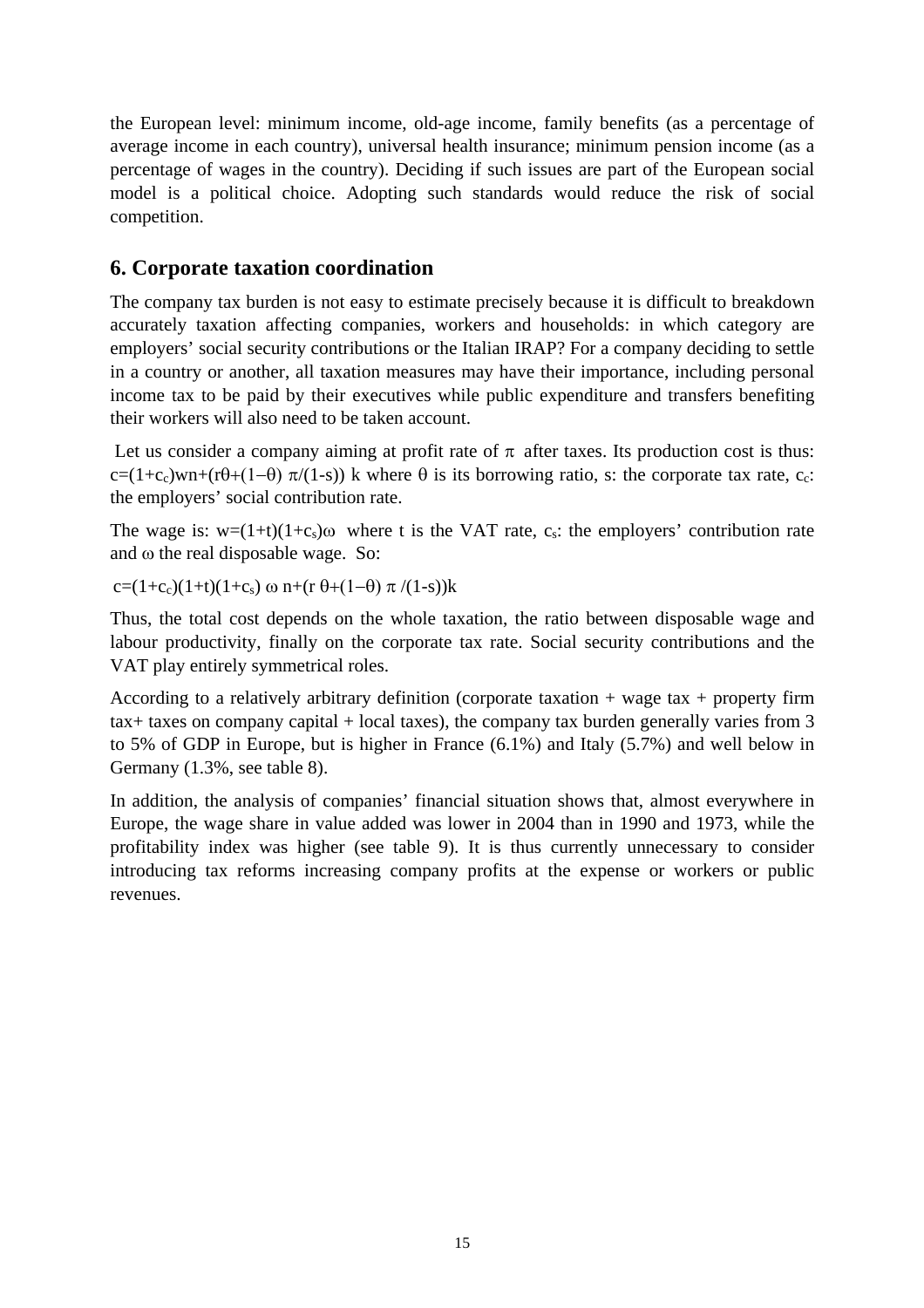|                 | $14000$ of Company taxes, in 70 of GD1 in 2002<br>Corporate<br>tax | Property<br>Tax | Others         | Total | Employers' social<br>contributions |
|-----------------|--------------------------------------------------------------------|-----------------|----------------|-------|------------------------------------|
| Austria         | 2.3                                                                | 2.7             | 0.1            | 5.1   | 7.0                                |
| Belgium         | 3.5                                                                | $\overline{0}$  | 0.1            | 3.6   | 8.8                                |
| Denmark         | 2.9                                                                | 0.2             | 0.5            | 3.6   | 0.3                                |
| Finland         | 4.3                                                                | $\theta$        | 0.3            | 4.6   | 9.2                                |
| France          | 2.9                                                                | 1.1             | 2.1            | 6.1   | 11.1                               |
| Germany         | 1.0                                                                | $\overline{0}$  | 0.3            | 1.3   | 7.1                                |
| Greece          | 3.8                                                                | $\overline{0}$  | 0.0            | 3.8   | 5.6                                |
| Ireland         | 3.7                                                                | 0.2             | 0.3            | 4.2   | 2.7                                |
| Italy           | 3.2                                                                | $\theta$        | 2.5            | 5.7   | 8.7                                |
| Luxembourg      | 8.6                                                                | $\overline{0}$  | 1.8            | 10.4  | 5.2                                |
| Netherlands     | 3.5                                                                | $\overline{0}$  | 0.7            | 4.2   | 4.6                                |
| Portugal        | 3.6                                                                | $\overline{0}$  | 0.2            | 3.8   | 7.0                                |
| Spain           | 3.2                                                                | $\overline{0}$  | 0.0            | 3.2   | 8.9                                |
| Sweden          | 2.5                                                                | 2.4             | 0.4            | 5.3   | 12.2                               |
| UK              | 2.9                                                                | $\overline{0}$  | 1.7            | 4.6   | 3.4                                |
| Czech Republic  | 4.6                                                                | $\overline{0}$  | 0.1            | 4.7   | 11.1                               |
| Hungary         | 2.4                                                                | 1.2             | 0.2            | 3.8   | 9.1                                |
| Poland          | 2.0                                                                | 0.2             | 0.7            | 3.1   | 4.8                                |
| Slovak Republic | 2.7                                                                | $\theta$        | $\overline{0}$ | 2.7   | 8.3                                |
| Japan           | 3.1                                                                | $\overline{0}$  | 1.2            | 4.3   | 4.5                                |
| <b>USA</b>      | 1.8                                                                | $\mathbf{0}$    | 1.6            | 3.4   | 3.4                                |

**Table 8: Company taxes, in % of GDP in 2002**

Source: OECD (2004)

|                   | Wage share in value added |      |      | Profitability<br>$index*$ |
|-------------------|---------------------------|------|------|---------------------------|
|                   | 1970                      | 1990 | 2004 | 2005*                     |
| Germany           | 72.1                      | 66.8 | 65.6 | 100.9                     |
| Austria           | 73.2                      | 77.2 | 69.6 | 141.9                     |
| Belgium           | 66,6                      | 70,1 | 70,7 | 96.7                      |
| Denmark           | 74,5                      | 70.6 | 68.1 | 139.2                     |
| Spain             | 72.5                      | 68.3 | 65.3 | 104.7                     |
| Finland           | 71.7                      | 73.5 | 63.0 | 154.3                     |
| France            | 73.7                      | 69.6 | 66.3 | 122.5                     |
| Greece            | 78.1                      | 72.2 | 64.6 | 100.5                     |
| Ireland           | 79.4                      | 67.4 | 55.2 | 177.3                     |
| Italy             | 79.4                      | 69.9 | 64.1 | 120.6                     |
| Netherlands       | 70.8                      | 66.4 | 69.2 | 96.1                      |
| Portugal          | 72.9                      | 67.0 | 76.4 | 70.7                      |
| UK                | 74.1                      | 75.4 | 74.2 | 133.6                     |
| Sweden            | 70.9                      | 70.7 | 69.4 | 136.5                     |
| Japan             | 68.5                      | 69.3 | 66.2 | 83.8                      |
| USA               | 72.5                      | 68.1 | 65.9 | 134.7                     |
| * 100 in 1970-73. |                           |      |      |                           |

### **Table 9. Indicators of companies' situation**

Source: EU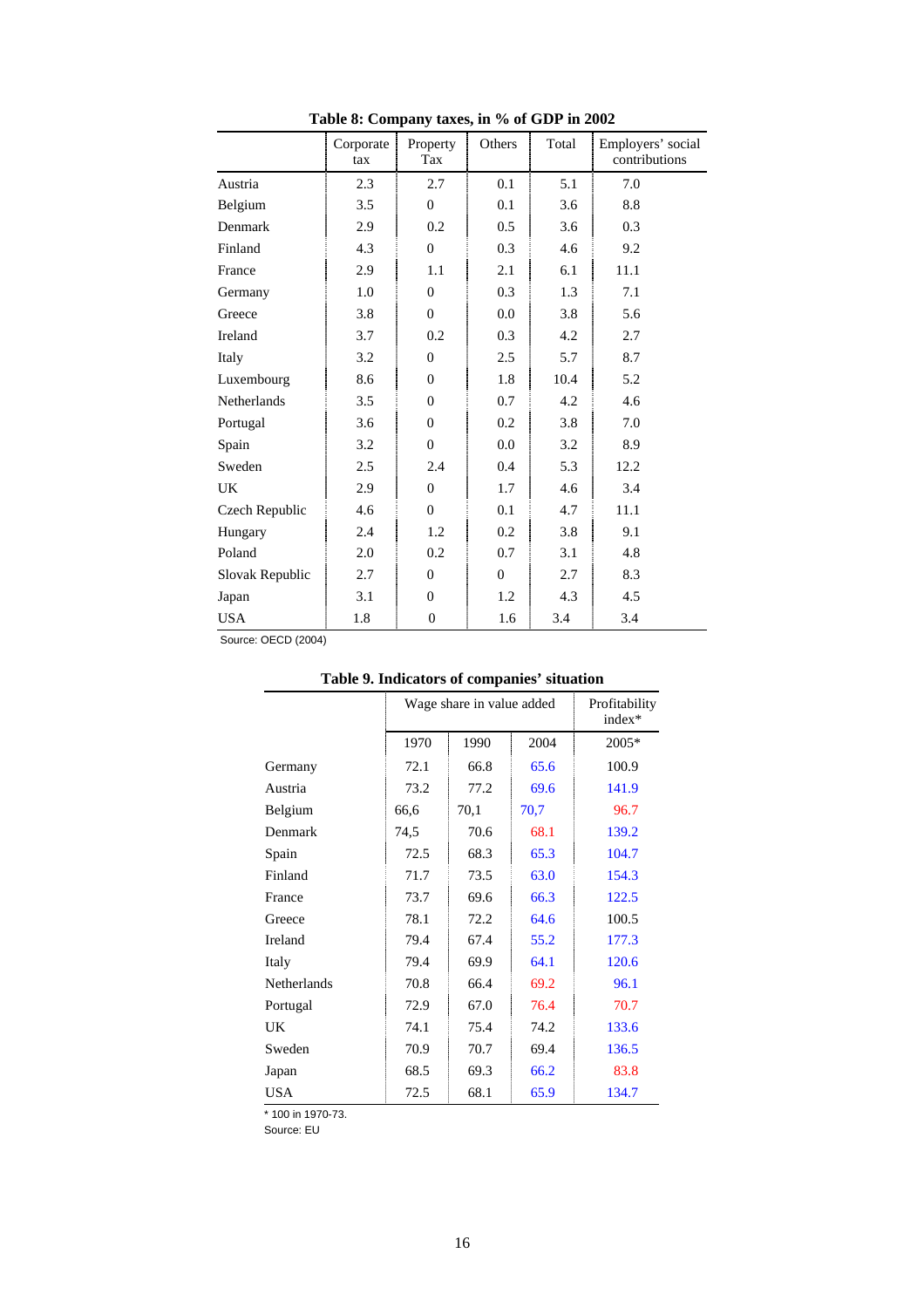#### **6.1.Local taxes on firms**

Companies are subject to local taxation in all European countries, except in Sweden and the UK. Local taxation raises four problems: the tax base must be located, which necessarily implies taxing production factors (labour, fixed assets, buildings) rather than company benefits; local taxation may come in contradiction with national policy orientations, in particular as regards tax relief; it generates inequalities between local administrations due to the discrepancies in tax potential and these inequalities are cumulative; it generates tax competition between local administrations, at the detriment of deprived areas. European countries have tackled these problems in different ways, also varying from time to time, ranging from the abolishment of local company taxation in the UK to autonomous local taxation of productive activities in most countries. In term of tax competition, a choice has to be made between these two models, since maintaining local taxation may require the introduction of a minimum rate at the European level.

All European countries, except Sweden and the United Kingdom, have a taxation of company's property. Seven Member States - Germany, Belgium, Spain, France, Italy, Luxembourg and Portugal - use specific local company taxation, levied on several bases (fixed assets, wage bill or number of employees, profits, value added, etc). Several countries introduced reforms of local company taxation in the 1990's, either to reduce tax competition on these taxes, or to ensure a better adequacy with national taxation policy objectives. Thus, in Germany, the 'professional tax', previously set on fixed assets and wage bills, is now based on profits. In France, the reform of the professional tax, undertaken from 1999, led to the progressive suppression of the wage bill from the base, in order to reduce labour costs. Moreover, the ceiling of the professional tax as a percentage of value added implies that many companies pay local taxes as a proportion of their value added. In Italy, IRAP directly is based on value added. Each of these tax bases has specific advantages or disadvantages (se table 10).

| Base          | Location       | Economic effect               | Revenue Volatility | Profit volatiliy |
|---------------|----------------|-------------------------------|--------------------|------------------|
| Wage bill     | Easy           | Negative on employment        |                    | Increase         |
| Fixed assets  | Easy           | Negative on<br>investment and |                    | Increase         |
|               |                | industry                      |                    |                  |
| Value added   | Difficult      |                               |                    |                  |
| Gross surplus | Very difficult |                               | High               | Reduction        |
| Profits       | Very difficult | Negative on retained earnings | Very high          | Strong reduction |

**Table 10. The choice of local taxation base**

Local taxation on companies raises problems similar to tax competition between countries. There seems to be a trend towards taxing value added. Rates should be relatively uniform in each country, but could possibly be slightly modified depending on specific advantages provided by the local administration or specific disadvantages generated by the company: a minimum rate could be settled. Tax competition should be regulated by the State, with lower rates being allowed for local administration suffering from high unemployment and revenue losses being offset through state funding. This would require that the State transfers revenues between local administration, in order to compensate for their different tax potentials. Incorporating local taxation in corporate taxation co-ordination would remain a difficult issue at the European level.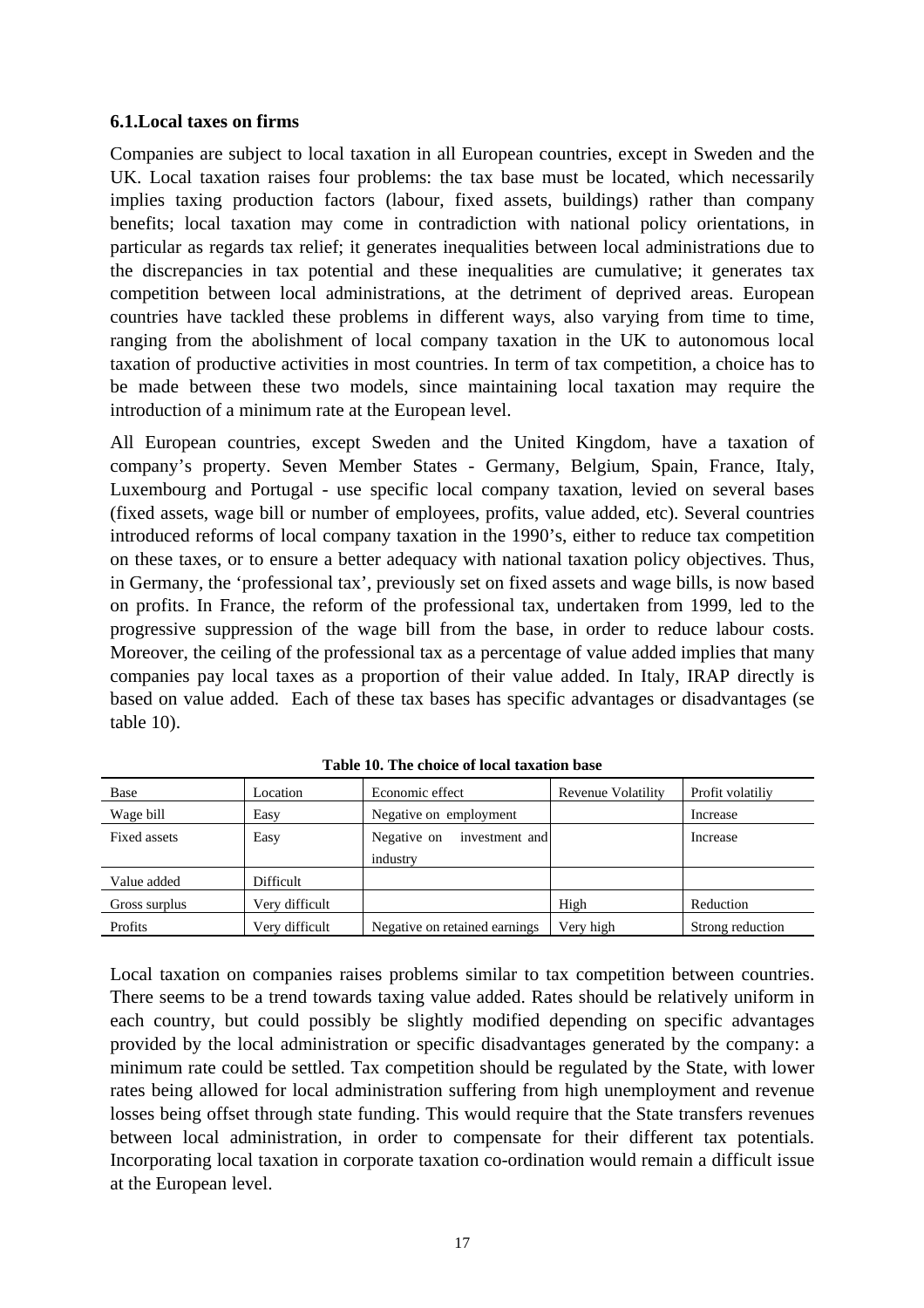#### **6.2. Will corporate taxation survive?**

Although corporate taxes amount only to a small share of tax revenues, they are a very sensitive issue for companies. For the last twenty years, governments have convinced themselves that company profitability was crucial for investment and therefore employment. Besides, tax competition has strengthened: with the opening of frontiers implied by globalisation, large companies put domestic tax systems into competition when making their location decisions. So, almost all EU Member States have reduced their corporate tax rates in the 1990's.

Corporation tax revenues are highly volatile since they are based, in a non-linear way and with variable delays, on company profits that fluctuate with the economic cycle (see table 11). Corporation tax revenues rose from 2.3% of GDP in 1995 to 3% in 2000, following the improvement of companies' accounts (rise in mark-ups, lower interest rates) before falling down to 2.6% in 2002. Corporation tax revenues are relatively similar in all European countries, about 3% of the GDP. However Austrian and even more German revenues are dramatically lower than in the average EU, many entrepreneurs choosing to set individual companies. Revenues are much higher in Finland (since 1997, owing to new technology activities), Netherlands and even more Luxembourg (owing to high profits in the banking sector).

|                 | 1980 | 1990 | 1995 | 2000 | 2002 | 2002* |
|-----------------|------|------|------|------|------|-------|
| Austria         | 1.4  | 1.4  | 1.5  | 2.0  | 2.3  | 5.2   |
| Belgium         | 2.2  | 2.4  | 2.8  | 3.6  | 3.5  | 3.5   |
| Denmark         | 1.4  | 1.5  | 2.0  | 2.4  | 2.9  | 2.9   |
| Spain           | 1.2  | 2.9  | 1.8  | 3.0  | 3.2  | 3.3   |
| Finland         | 1.4  | 2.1  | 1.8  | 6.0  | 4.3  | 4.5   |
| France          | 2.1  | 2.3  | 2.1  | 3.1  | 2.9  | 6.1   |
| Germany         | 2.0  | 1.7  | 1.1  | 1.8  | 1.0  | 1.3   |
| Greece          | 0.9  | 1.6  | 2.0  | 4.6  | 3.8  | 3.8   |
| Ireland         | 1.4  | 1.7  | 2.8  | 3.8  | 3.7  | 3.9   |
| Italy           | 2.4  | 3.9  | 3.6  | 2.9  | 3.2  | 5.7   |
| Luxembourg      | 6.6  | 6.4  | 7.4  | 7.2  | 8.6  | 10.4  |
| The Netherlands | 2.9  | 3.2  | 3.1  | 4.2  | 3.5  | 4.1   |
| Portugal        | 0.9  | 2.3  | 2.6  | 4.1  | 3.6  | 3.6   |
| <b>UK</b>       | 2.9  | 4.1  | 3.3  | 3.6  | 2.9  | 4.5   |
| Sweden          | 1.2  | 1.7  | 2.9  | 4.0  | 2.4  | 3.1   |
| EU15            | 2.1  | 2.7  | 2.3  | 3.0  | 2.6  |       |
| Hungary         |      |      | 1.9  | 2.2  | 2.4  |       |
| Poland          |      |      | 2.8  | 2.5  | 2.0  |       |
| Czech Republic  |      |      | 4.9  | 3.8  | 4.6  |       |
| Japan           | 5.5  | 6.5  | 4.2  | 3.6  | 3.1  | 3.2   |
| <b>USA</b>      | 2.9  | 2.1  | 2.6  | 2.6  | 1.8  | 3.2   |

**Table 11. Corporate taxes, % of GDP** 

\* With local wages and property taxes,…

Source: OECD, Revenue Statistics, 2004.

Most EU Member States have cut their corporate tax rates in the 1990's (see table 12). Germany had two tax rates: 36 and 50% (for respectively distributed and retained profits, the latter being more heavily taxed because they were exempt from dividend taxation), which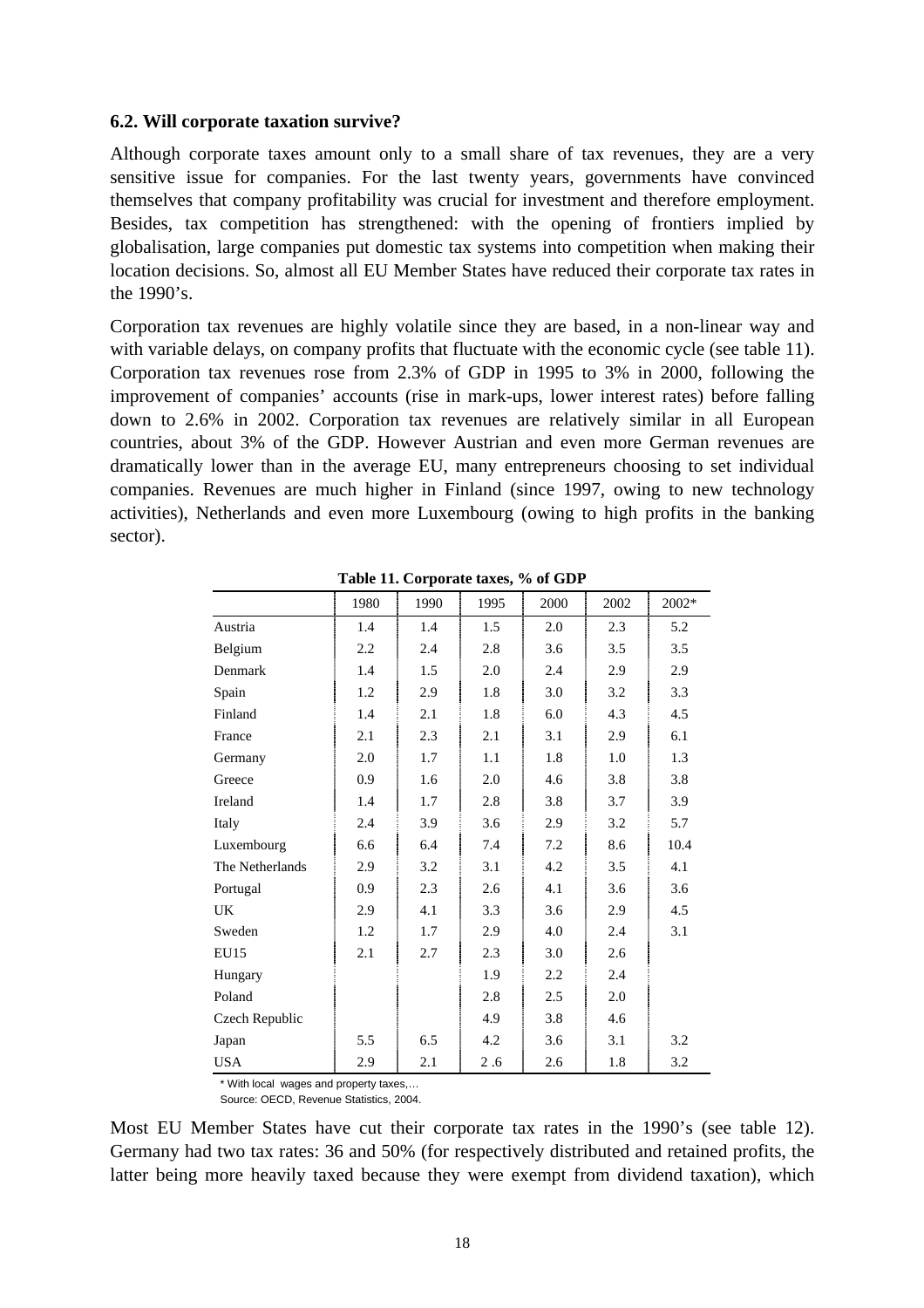were cut down to a single rate of 25% by the reform introduced in 2000. The French rates (42% on distributed profits, 37% on retained earnings, less taxed in order to support investment) were cut down to 34.33%. In Denmark and Sweden, rates declined from 50 to 30%. Taxation is dramatically low in Ireland (12.5% in general, but 10% for industrial sectors). Except Ireland, rates range from 28 to 35%. However, the comparison is made difficult by the existence of local taxation that may be levied on profits (Germany), value added (Italy), capital (France) and even more by substantial differences in the assessment of the tax base (in particular depreciation rules). In the 1990's many countries have widened the tax base while cutting their tax rates, in order to design a more neutral system.

|                 | 1990                  | 2004                                        |
|-----------------|-----------------------|---------------------------------------------|
| Austria         | 30                    | 34 (25 in 2005)                             |
| Belgium         | 43                    | 34                                          |
| Denmark         | 50                    | 30                                          |
| Finland         | 33                    | 29 (26 in 2005)                             |
| France          | 42 distributed profit | 35.4                                        |
|                 | 37 retained profit    |                                             |
| Germany         | 36 distributed profit | 25 (39.3 with solidarity tax and local tax) |
|                 | 50 retained profit    |                                             |
| Greece          | $46/40$ industry      | 35 (32 in 2005)                             |
| Ireland         | 43/10 industry        | 12.5/10 industry                            |
| Italy           | 36                    | 33 (37.25% with IRAP)                       |
| Luxembourg      | 34                    | 22.9                                        |
| The Netherlands | 35                    | 34.5                                        |
| Portugal        | 34                    | 27.5                                        |
| Spain           | 35                    | 35                                          |
| Sweden          | 52                    | 28                                          |
| United Kingdom  | 35                    | 30                                          |
| EU15 (average)  | 41.8                  | 34.7                                        |

|  | Table 12. Corporate tax rates in 1990 and 2004 |  |  |  |
|--|------------------------------------------------|--|--|--|
|--|------------------------------------------------|--|--|--|

Source:

New Member States have generally lower rates than the old Member States (see table 13) and they consider cutting further their rates so as to compensate for the abolition of state aid to companies, changes in basis determination rules and to attract foreign direct investment.

In a report on company taxation in Europe, the Commission (2002) measured the extent of the divergences between tax systems. It calculated an average effective tax rate, i.e. the tax rate levied on a standard investment with a return of 20% before tax (see table 14). The charges levied on companies for domestic investments are relatively disparate in Europe. However, rates range from 28% to 32% in most countries, except Ireland (10% only) and Sweden 23%, whereas Belgium, France and Germany have tax rates of 35%. Apart from Ireland, these disparities are not likely to generate substantial capital movements. However, the risk exists that the downward trend in tax rates turns into excessive tax competition.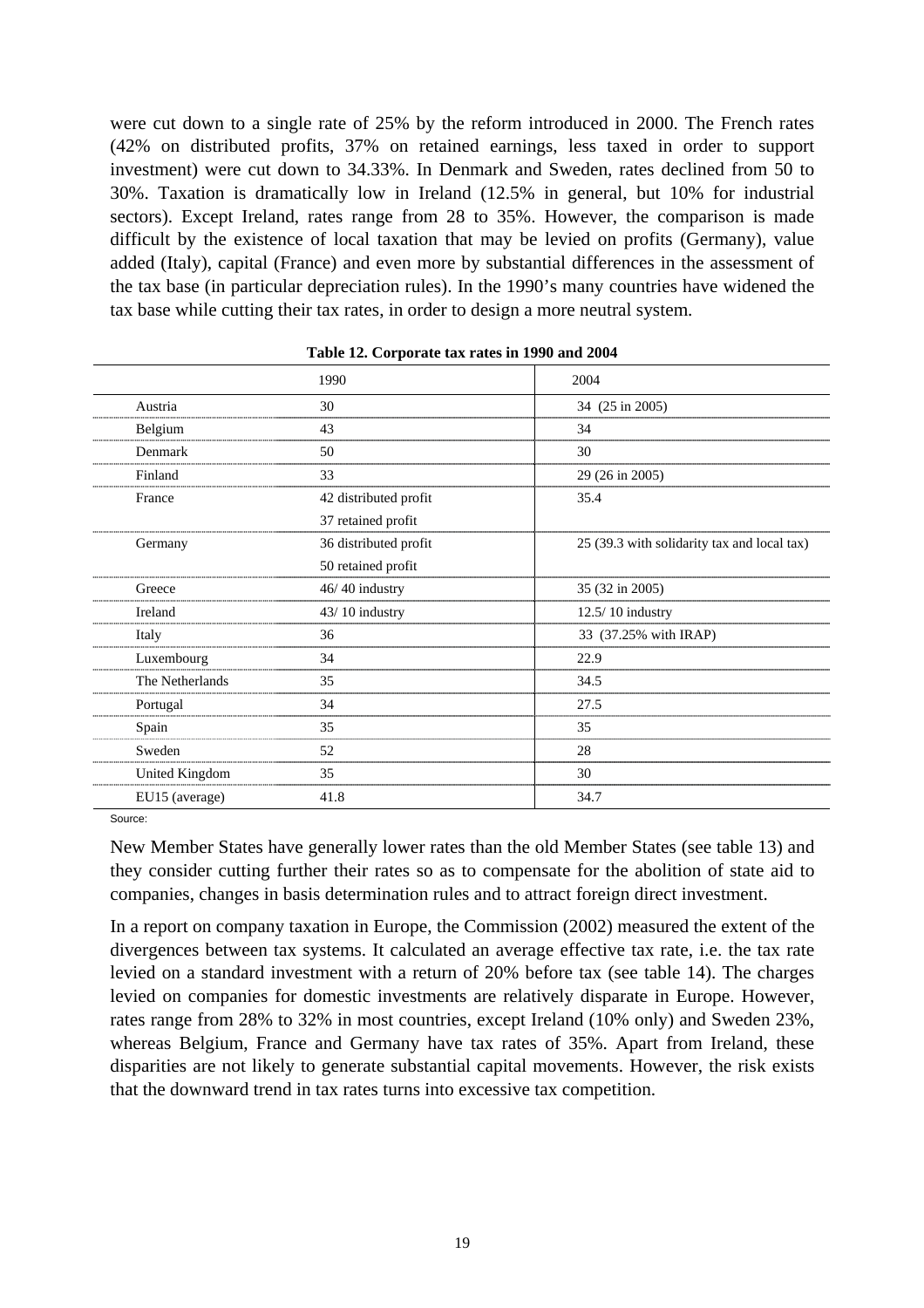| Cyprus<br>      |                        |
|-----------------|------------------------|
| Estonia         | 0 (retained profit)/26 |
| Hungary         | 16                     |
| Latvia          | 15                     |
| Lithuania       | 15                     |
| Malta           | 35                     |
| Poland<br>      | רר                     |
| Slovak Republic | 25                     |
| Slovenia        | 25                     |
| Czech Republic  |                        |

**Table 13. Corporate tax rates in the New Member States**

**Table 14. Effective corporate taxation in the EU**

| In 2001         | Nominal corporate tax rate |       | Rate used for the calculation* Average effective taxation rate |
|-----------------|----------------------------|-------|----------------------------------------------------------------|
| Austria         | 34                         | 34    | 27.9                                                           |
| Belgium         | 39                         | 40.17 | 34.5                                                           |
| Denmark         | 30                         | 30    | 27.3                                                           |
| Finland         | 29                         | 29    | 26.6                                                           |
| France          | 33.33                      | 36.43 | 34.7                                                           |
| Germany         | 25                         | 39.35 | 34.9                                                           |
| Greece          | 37.5                       | 37.50 | 28.0                                                           |
| Ireland         | 10                         | 10    | 10.5                                                           |
| Italy           | 36                         | 40.25 | 27.6                                                           |
| Luxembourg      | 30                         | 37.45 | 32.2                                                           |
| The Netherlands | 35                         | 35    | 31.0                                                           |
| Spain           | 35                         | 35    | 31.0                                                           |
| Portugal        | 32                         | 35.20 | 30.7                                                           |
| Sweden          | 28                         | 28    | 22.9                                                           |
| United Kingdom  | 30                         | 30    | 28.3                                                           |

\* It includes corporate and local taxes.

Source: European Commission, 2002.

#### *The basic principles for corporate taxation*

Corporate taxation can be considered as a tax on companies' shareholders or as a tax on companies themselves, as a counterpart of the advantages companies draw from the infrastructures of the country where they have located their production (from this point of view, taxation should also be levied on borrowed capital). Benefit taxation may rely on two principles. According to the **source principle**, a country may tax all benefits generated at home, either by residents or non-residents. Thus, in a country applying the source principle, domestic benefits of foreign groups entities will be taxed and national companies will not incorporate their profits earned abroad in their taxable profits (as a counterpart, foreign losses will not be deducted). According to the source principle, corporation tax is a tax on companies, and corporate tax rates may differ between countries to reflect differences in the services provided to companies.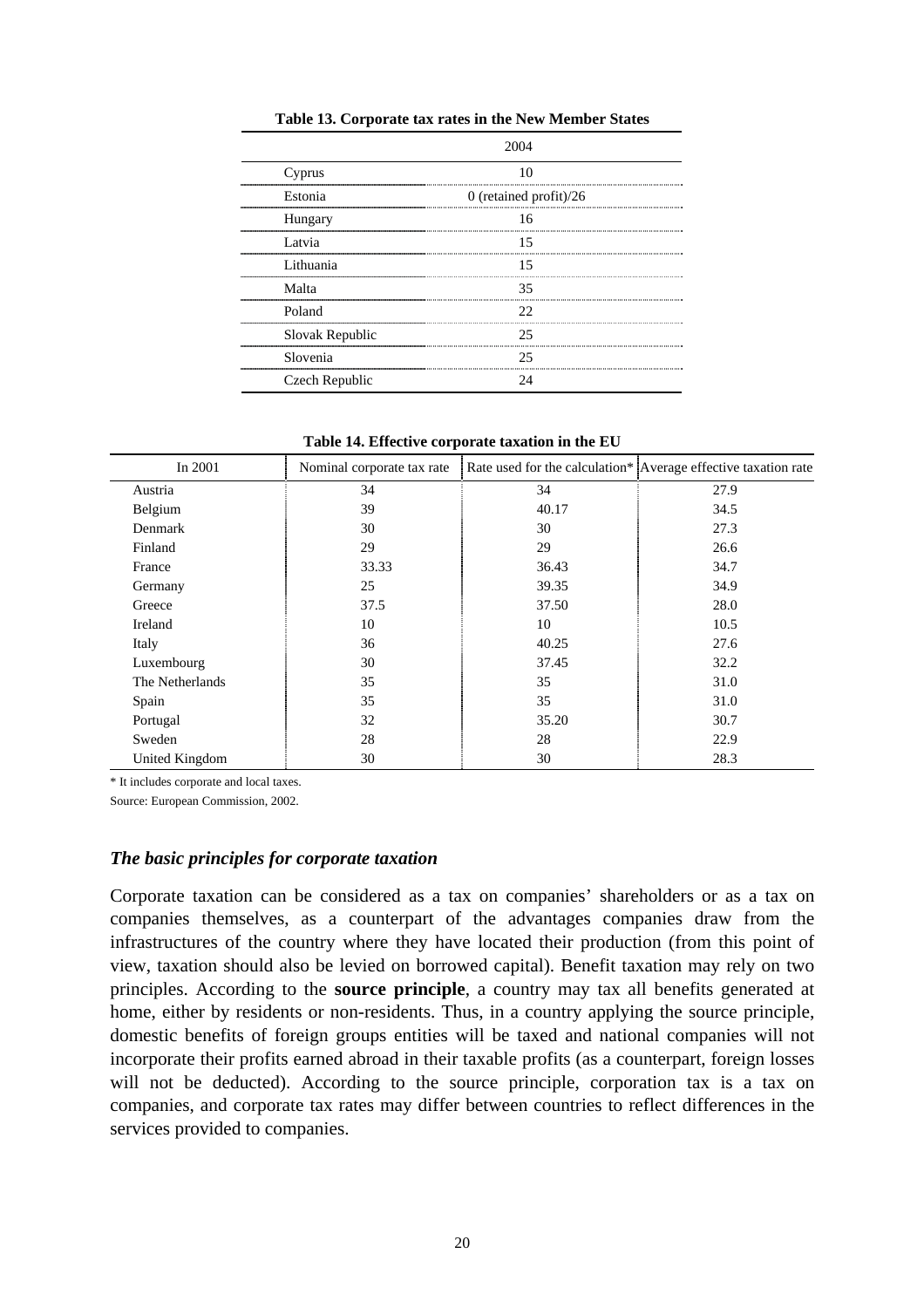A country applying the **residence principle** must tax all incomes earned by national residents, whether earned in the country or abroad. Foreign losses can be deducted from profits. According to this principle, corporate taxation is levied on company owners.

At the international level, the source principle should apply. Residence is an ambiguous concept for companies. The residence principle would allow firms to escape taxation if they locate in a tax haven. So in a given country foreign firms could benefit from an unfair competitiveness advantage by escaping to taxation. With the source principle, all firms operating in a given country are subject to the same tax rate: this ensures neutrality for capital imports. But it may be feared that a company from a given country is encouraged to invest in countries with low tax rates: there is no neutrality for capital exports. This fear is not justified if low rates only compensate for a lack of infrastructure, geographical distance, political risks… The other problem is profit shifting: firms could try to localise their profits in countries with low tax rates by manipulating transfer prices, royalties and interest payments.

Some countries accept that their international companies produce consolidated benefits, in other words, the principle of residence: these companies can consolidate all losses and benefits of their subsidiaries or branches world-wide, deducting the taxes paid abroad from their domestic taxes.

#### *Corporate taxation and the single market*

The current system is unsatisfactory. Two kinds of critics can be made. For companies (and for the Commission), the main problem is that countries have different rules for assessing tax bases, which complicates the operating of trans-national companies. Discriminations according to the nationality of parent companies and subsidiaries remain. Some incomes are subject to double taxation. Transfers between parent companies and their subsidiaries are managed under a disparate set of bilateral conventions that must be re-examined when one of the partner countries modifies its legislation.

For Member States, the main problem is tax rates disparities. Large companies are incited to optimise their taxation by carefully choosing the location of their headquarters, of their subsidiaries, of their financial transactions. They can use transfer prices, intra-group borrowing and royalties to locate their profits in the countries where tax rates are the lower. This generates costly surveillance policies for governments and exerts pressure on Member States to decrease their taxation rate. The need to avoid costly tax competition, the European single market, the rising number of European companies (settled in several European countries) make it increasingly necessary to co-ordinate corporate taxation at a European level.

The Commission tries mainly to ensure tax neutrality for trans-national investments: firms should be able to invest anywhere in Europe without taxation being a source of economic distortion. Directives have been implemented in order to avoid double taxation and to limit tax optimisation practices. The Commission has also introduced procedures to fight harmful tax competition among European countries. However, corporate taxation co-ordination at the European level can only be limited because of Member States' taxation autonomy.

An option would be to generate a progressive convergence of the tax systems in the EU. This convergence would suppose agreements on taxation principles, tax base harmonisations and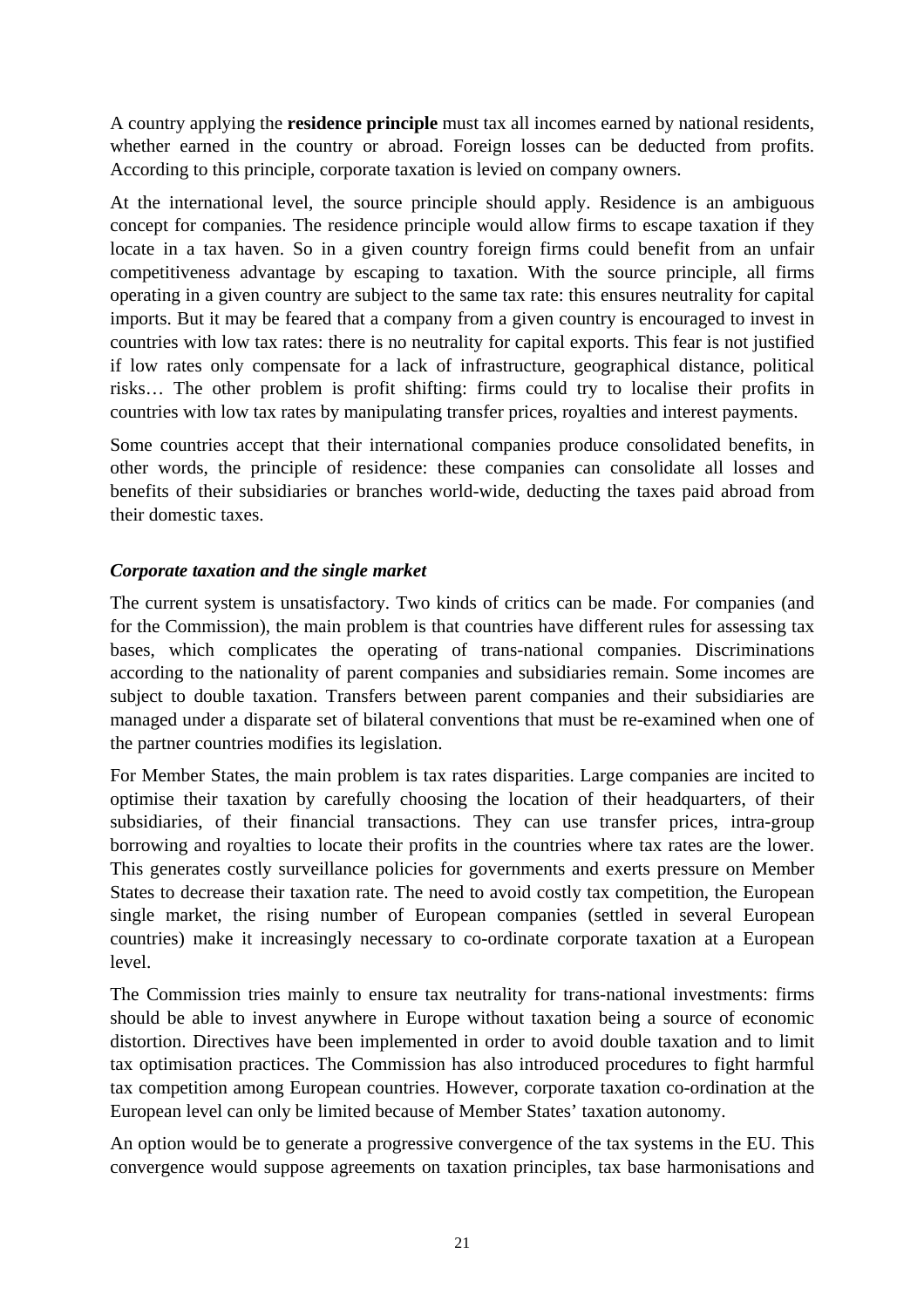minimal tax rates. This would raise difficult issues: how to account for local taxation? Should reduced rates for less-developed countries, areas or sectors in difficult economic situations be authorised? Who, between the Member States and the Commission, would have the initiative of introducing measures aiming at reducing taxes temporarily (in bad times) or permanently (to boost R&D spending, for example)? Accounting for the subsidiarity principle in taxation, the Commission gave up pursuing this strategy.

On December 1, 1997, the Ecofin council adopted a *Code of Conduct*, i.e. a set of measures aiming at fighting harmful tax competition. 230 regimes were pointed at as potentially likely to generate unfair competition, i.e. at impacting the location of activities within the European Union on artificial grounds. Derogatory tax regimes where Member States offer preferential tax treatment, i.e. support a category of companies (for example non residents) to the detriment of the others (for example residents) are contrary to the *Code of Conduct*. But low taxation – applied to everyone- is not considered unfair and is seen as a sign of good management of public finances. The *Code of Conduct* made it possible to remove a certain number of preferential tax systems. But the core issue remains: what global tax competition is acceptable?

### *On tax base harmonization*

The Commission (2001) suggested a reform of the tax base, with four alternative possibilities. Two suppose a compulsory system:

- A European Union company Income Taxation (EUCIT) will unify corporate taxation all around Europe. In the long run, it is the best solution, but it supposes that countries agree to lose all autonomy in that field. Countries with low tax rates will have to raise them. They can agree only if their possibilities to subsidize their firms are increased. So, Member States should agree to leave all industrial policies at the European level. It is not realistic nowadays.
- A harmonised Tax base (HTB) unifies the bases, but lets each country free to choose their tax rate. But a common basis main would exacerbate tax rate competition.

Two introduce an optional system for European firms:

- In the Common Tax base system (CTB), a European firm could chose to compute its whole profits according to some specific European rule.
- In the Home State Taxation system (HST), a European firm could chose to compute its whole profit according to the rules of the country of the parent company.

In both cases, the profits of a group would be shared between the various Member States in which it operates, according to some allocation keys (added value, wage bill, etc), each State taxing the profits returning to their country. The principle of profit sharing, already used in the US and Canada, according to appropriate allocation keys impedes profit shifting practices.

However, these proposals raise many difficulties:

In the HST system, companies would have the possibility to choose between 25 rules. Some countries may choose very favourable regulations to attract headquarters. The system would be incontrollable by national administrations. Tax competition will not be totally avoided.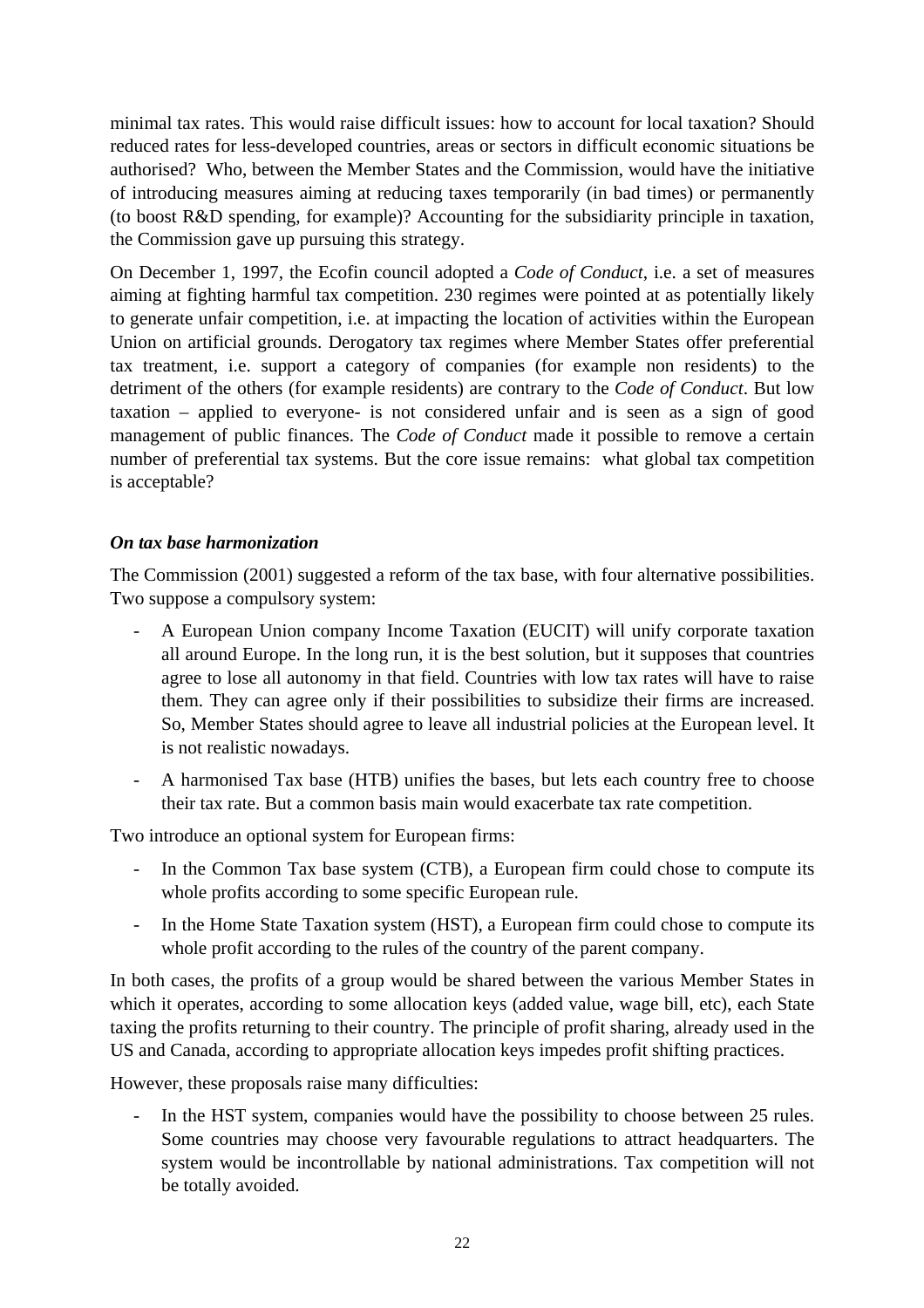- Even in the CTB system multinational firms would be taxed differently (and, in fact, less) than national firms.
- It seems difficult that subsidiaries of a multinational corporation make a tax assessment only to the tax administration of the country of the head office. How would the coherence of the subsidiaries' tax assessment be ensured in the host country? Profit assessment allows national administration to check the consistency of value added and wage bill assessment. The simplification at firms' level has a counterpart, which is the loss of control for national administrations.

#### *On tax rate harmonisation*

So we do not see how Europe could escape painful negotiations on convergence of corporate taxation. Corporate taxation is not the most appropriate tool to attract firms to locate in less developed countries or deprived areas, due to risks of profit shifting (companies may benefit from low tax rates in a country while producing mainly elsewhere). Our preferred strategy would be to exchange the corporate taxation convergence against more freedom given to Member States to subsidize their companies. This could be done in four steps:

- Some convergence of the tax bases.

- Clear recognition of the source principle. In fact, the logic would be to tax the 'net operating surplus' rather than profits. European taxation could progressively move in this direction with the introduction of taxes like the Italian IRAP.

- Introduction of minimum rates, depending on the level of development reached by the country, for instance 20% for New Member States and 30% for the old Member States. The lower minimum rate will increase as countries converge. Countries providing specific advantages to companies could of course set a rate higher than 30%, at their own risk.

- Less developed countries would be allowed to subsidise their companies (possibly *via* the EU structural funds), with value added or wage bill bases, rather than through low corporate tax rates, so as to minimise the risks of profit shifting. Company subsidies could also be allowed more easily for regions or economic sectors in difficulty, aid for innovation and research.

In any case, the fight against tax havens should be strengthened, at the European or world levels. Companies and financial institutions should not be allowed to have subsidiaries or to transfer funds in these countries.

#### *On dividends taxation*

Value added goes to wages, interest, dividend incomes and non distributed profits. Fair taxation would ensure that all these elements are similarly taxed. This would suppose, in particular, that social contributions (for pensions, unemployment benefits, etc.) are well differentiated from taxes. For interest income, taxation should apply only to real interests. Similarly, the logic would be that real capital gains are taxed like dividends. Then, the question of corporate taxation arises. Can this tax be considered as a tax on the owners of the company, which would justify taxation under the residence principle or like a tax on the company (but in this case, why not tax interests)?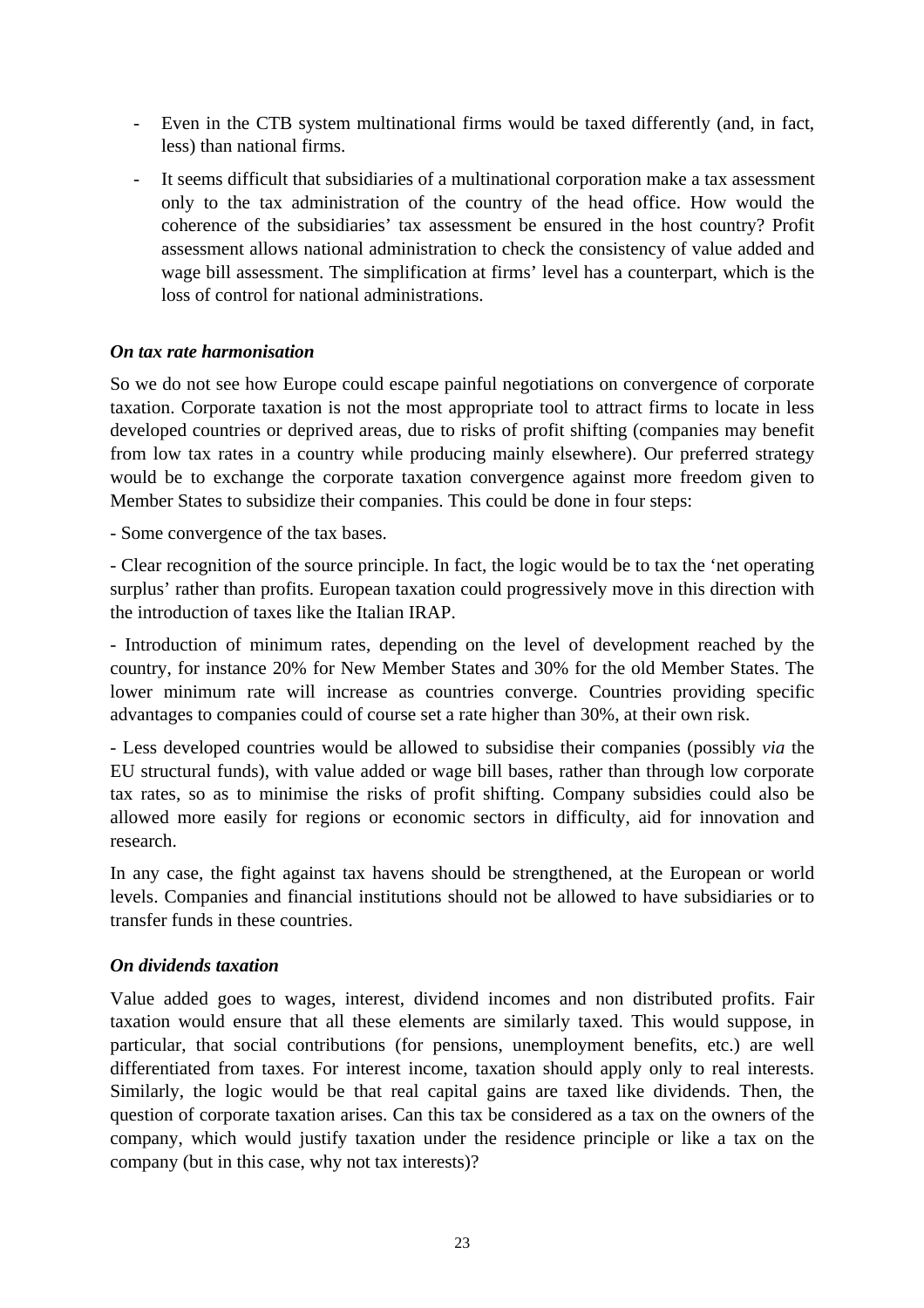Let us consider a country where the corporate tax rate is 33.3%; the maximum income tax rate is 50%; the tax rate on bond interest income is 25%. Effective taxation is 50% on high wages; 42% on real bonds income (for an interest rate of 5% and an inflation rate of 2%). The tax rate on dividends is 33.3% (if dividends are completely tax exempt), 50% (if dividends benefit from an imputation system), 50% (if they benefit from a rebate of 50%), 66.7% in the event of double taxation. The tax rate on capital gains is 33.3% if they are exempt from income tax (and if capital gains equal retained profits); 50% if they are taxed at 25%. On the whole, the coherence of taxation is not automatically guaranteed.

The imputation system is logical if corporate tax is considered to be a tax on company owners. The double taxation system could be justified if corporate tax is a specific tax on firms. But this would suppose that the corporate tax is also levied on interests and that its rate is strongly reduced. The schedular tax system is a compromise that makes it possible to adapt income tax and corporate tax rates.

In [2](#page-23-0)003, five countries maintained the imputation system (see table 15): France<sup>2</sup>, Italy, Spain, Finland and Sweden. One country has integral double taxation: Ireland (but the corporate tax rate is very low). The Netherlands tax financial assets independently of their effective returns. Dividends are exempt of income tax in Greece. In six countries, dividends are subject to a double taxation, but with a schedular tax system: they are incorporated in total income after multiplication by a reduction factor (Germany, Austria and Luxembourg). If t is the marginal rate of income tax, s the corporate tax rate and x the reduction factor, the total tax is:  $s + (1$ s)x instead of being t. This system is all the more unfair for the taxpayer that t is low. For example, if  $s = 33 \%$ ,  $x = 0.5$ , a household taxed marginally at 50 % will be taxed at 49.75 % on its dividends; a household taxed marginally at 30% will be taxed at 43%. This system has no fair logic; x is arbitrary. In four countries, capital gains are not subject to taxation. Only six countries ensure the same tax rate on dividends and capital gains.

The ECJ requests that the same system is applied to domestic and foreign dividends. In practice, this forces countries to adopt an income-tax scheduled system. The fairness of this system is arguable. Let us imagine for example a country A where the corporate tax rate is 33.3 % and with a scheduled taxation of dividends at 25%. The income tax rate is 50% (see table 16). In the neighbouring country, B or C, the corporate tax rate is 20%. The total tax rate for savers in A, who invest in B, is 40%. This is not justified since profitability is the same in B and A. But if the low tax rate compensates for some economic disadvantages, as in C, such a discrepancy can be justified. However, this compensation would not exist in an imputation system. The imputation system reduces the impact of tax competition. So, switching from an imputation system to a schedular system supposes an overall agreement on tax rates levels, countries with high rates accepting lower rates in less developed countries or having natural disadvantages. Another option would be to standardize corporate tax rates, to maintain the imputation system while allowing countries to give direct subsidies to their companies.

<span id="page-23-0"></span> <sup>2</sup> France adopted the schedular system in 2005.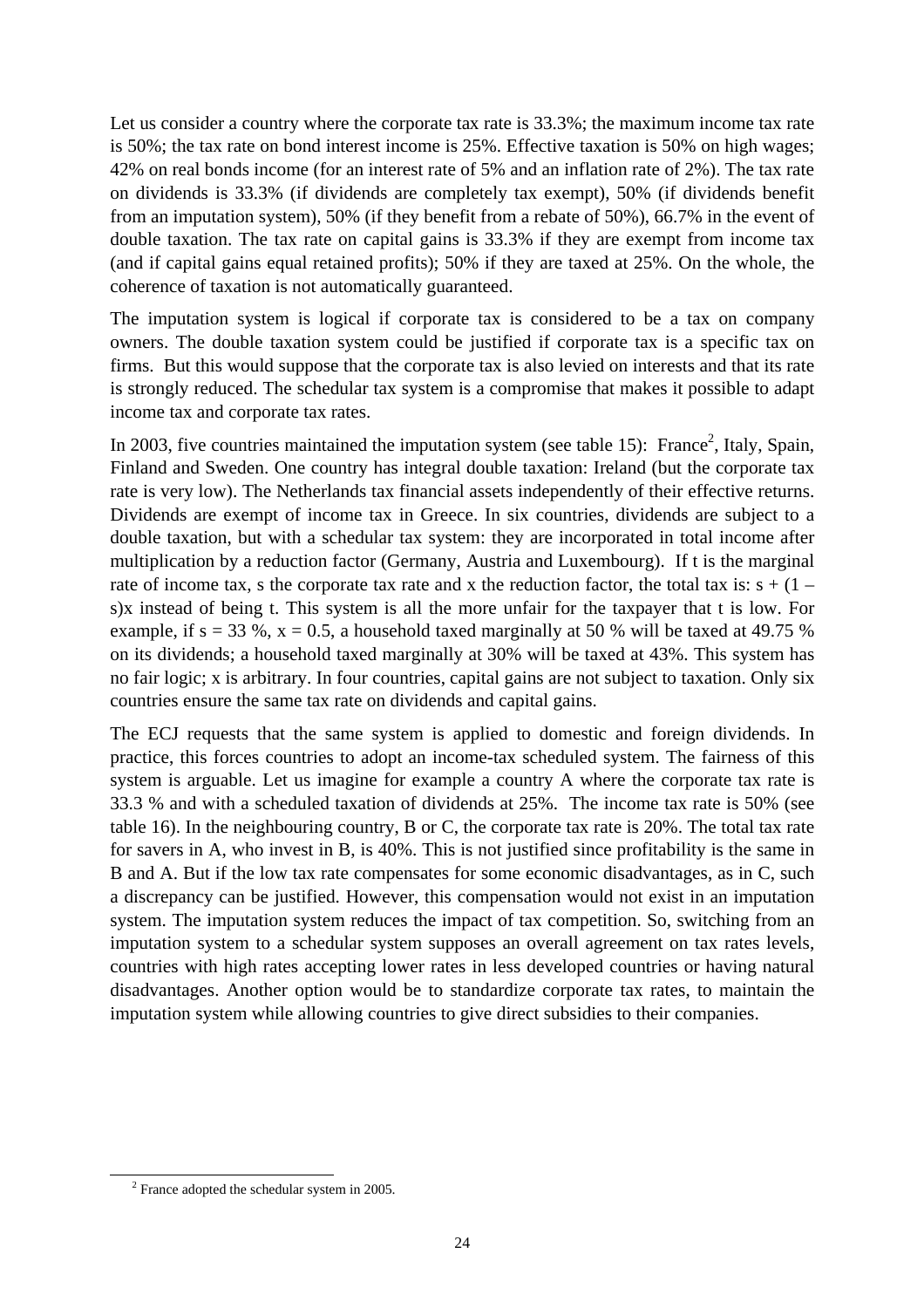| Legislation 2003 | <b>Dividends</b>                                               | Capital gains                                                                          | <b>Taxation</b> rate<br>Dividends <sup>1</sup> /Global <sup>2</sup> |
|------------------|----------------------------------------------------------------|----------------------------------------------------------------------------------------|---------------------------------------------------------------------|
|                  |                                                                | <b>Imputation system</b>                                                               |                                                                     |
| France           | $IT + social contributions; tax$<br>credit $(50\%)$            | 26% if cessions are above a<br>ceiling.                                                | 57.7% /53.6%                                                        |
| Italy            | Withholding tax $(12.5\%)$ or IT<br>with tax credit $(58.73%)$ | 12.5%                                                                                  | 42.25%/42.25%                                                       |
| Sweden           | IT (specific rate 28%); tax credit<br>(28/72%)                 | 28%                                                                                    | 28%/28%                                                             |
| Finland          | IT (specific rate 29%); tax credit<br>(29/71%)                 | 29%                                                                                    | 29%/29%                                                             |
| Spain            | IT $(45\%)$ with tax credit $(40\%)$                           | 15%                                                                                    | 49.0%/46.35%                                                        |
|                  |                                                                | <b>Schedular system</b>                                                                |                                                                     |
| United Kingdom   | IT with specific rate (10% or<br>32.5%) and tax credit (10%)   | IT (with rebate according to<br>detention length if capital gains<br>exceed a ceiling) | 45.75%/51.75%                                                       |
| Portugal         | Withholding tax: 20%                                           | 10 % on real capital gains                                                             | 44%/38%                                                             |
| Denmark          | IT with specific rate (28 or 43%)                              | As dividends                                                                           | 60.1%                                                               |
| Belgium          | Withholding tax: 25%                                           | Exoneration                                                                            | 50%/45%                                                             |
| Germany          | IT on 50% of dividends                                         | Exoneration                                                                            | 54 %/44.15%                                                         |
| Austria          | IT on 50% of dividends                                         | Exoneration                                                                            | 50.5%/39%                                                           |
| Luxembourg       | IT on 50% of dividends                                         | Exoneration                                                                            | 44.3%/35%                                                           |
|                  |                                                                | <b>Exoneration</b>                                                                     |                                                                     |
| Greece           | Exoneration                                                    | Exoneration                                                                            | 37.5%                                                               |
|                  |                                                                | <b>Double Taxation</b>                                                                 |                                                                     |
| Ireland          | IT $(42%$                                                      | 20% on real capital gains                                                              | 47.8%/32.4%                                                         |
|                  |                                                                | <b>Asset taxation</b>                                                                  |                                                                     |
| The Netherlands  | Rate: 30%. Base: 4 % of asset<br>value.                        |                                                                                        | 46%                                                                 |

#### **Table15. Taxation of shares' income in Europe**

1. We assume that dividends are taxed at the maximum income tax rate. We include the amount of the corporate tax already paid by the company on behalf of the shareholders.

2. We assume that the company made a 10% profit before-tax, of which 2 points are distributed in the form of dividends. Capital gains equal retained profit; total capital gains are imposed.

|  |  | Table 16. Savings' profitability for a resident of country A |  |  |  |
|--|--|--------------------------------------------------------------|--|--|--|
|--|--|--------------------------------------------------------------|--|--|--|

| Tubic To, buyings profitubility for a resident of country in |           |           |           |  |  |  |
|--------------------------------------------------------------|-----------|-----------|-----------|--|--|--|
|                                                              | Country A | Country B | Country C |  |  |  |
| Profitability ex-ante                                        | 15%       | 15%       | 12%       |  |  |  |
| Corporate tax rate                                           | 33.3%     | 20%       | 16.7%     |  |  |  |
| Profitability after CT.                                      | 10%       | 12%       | 10%       |  |  |  |
| Prof. with imputation                                        | 7.5%      | 7.5%      | 6%        |  |  |  |
| Prof. with 25% taxation                                      | 7.5%      | 9%        | 7.5%      |  |  |  |

### **7. Conclusion**

Unfortunately, there are no simple solutions in the field of tax harmonization. Until now, European countries seem to have more or less succeeded in maintaining their desired level of redistribution and public expenditure. However, it is difficult to say if lower taxation on the